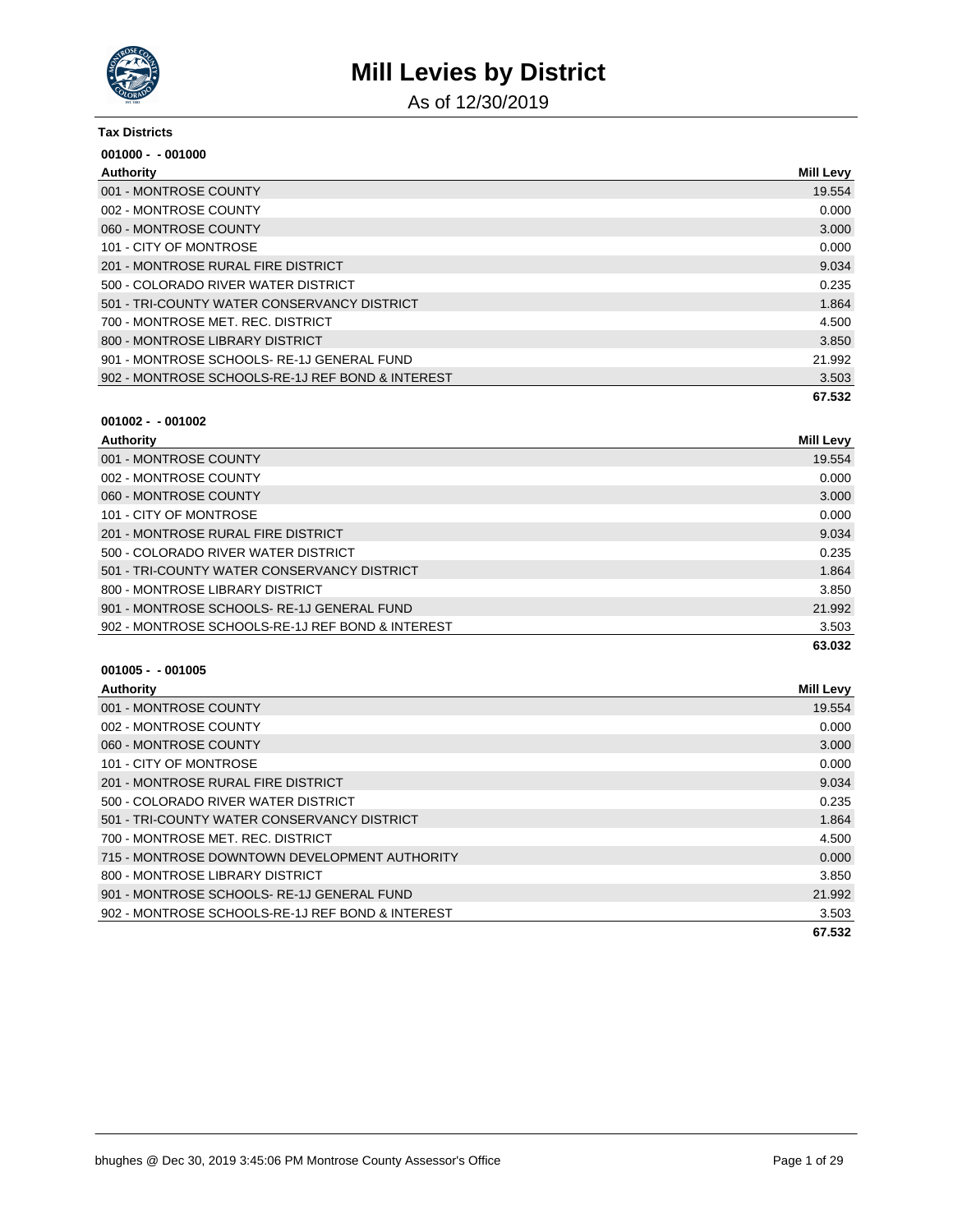

As of 12/30/2019

#### **Tax Districts**

| $001006 - 001006$                                |                  |
|--------------------------------------------------|------------------|
| Authority                                        | <b>Mill Levy</b> |
| 001 - MONTROSE COUNTY                            | 19.554           |
| 002 - MONTROSE COUNTY                            | 0.000            |
| 060 - MONTROSE COUNTY                            | 3.000            |
| 101 - CITY OF MONTROSE                           | 0.000            |
| 201 - MONTROSE RURAL FIRE DISTRICT               | 9.034            |
| 500 - COLORADO RIVER WATER DISTRICT              | 0.235            |
| 501 - TRI-COUNTY WATER CONSERVANCY DISTRICT      | 1.864            |
| 502 - BOSTWICK PARK WATER DISTRICT               | 0.895            |
| 700 - MONTROSE MET. REC. DISTRICT                | 4.500            |
| 715 - MONTROSE DOWNTOWN DEVELOPMENT AUTHORITY    | 0.000            |
| 800 - MONTROSE LIBRARY DISTRICT                  | 3.850            |
| 901 - MONTROSE SCHOOLS-RE-1J GENERAL FUND        | 21.992           |
| 902 - MONTROSE SCHOOLS-RE-1J REF BOND & INTEREST | 3.503            |
|                                                  | 68.427           |

### **001010 - - 001010**

| Authority                                        | <b>Mill Levy</b> |
|--------------------------------------------------|------------------|
| 001 - MONTROSE COUNTY                            | 19.554           |
| 002 - MONTROSE COUNTY                            | 0.000            |
| 060 - MONTROSE COUNTY                            | 3.000            |
| 201 - MONTROSE RURAL FIRE DISTRICT               | 9.034            |
| 500 - COLORADO RIVER WATER DISTRICT              | 0.235            |
| 501 - TRI-COUNTY WATER CONSERVANCY DISTRICT      | 1.864            |
| 502 - BOSTWICK PARK WATER DISTRICT               | 0.895            |
| 700 - MONTROSE MET. REC. DISTRICT                | 4.500            |
| 800 - MONTROSE LIBRARY DISTRICT                  | 3.850            |
| 901 - MONTROSE SCHOOLS-RE-1J GENERAL FUND        | 21.992           |
| 902 - MONTROSE SCHOOLS-RE-1J REF BOND & INTEREST | 3.503            |
|                                                  | 68.427           |

| <b>Authority</b>                                 | Mill Levy |
|--------------------------------------------------|-----------|
| 001 - MONTROSE COUNTY                            | 19.554    |
| 002 - MONTROSE COUNTY                            | 0.000     |
| 060 - MONTROSE COUNTY                            | 3.000     |
| 201 - MONTROSE RURAL FIRE DISTRICT               | 9.034     |
| 500 - COLORADO RIVER WATER DISTRICT              | 0.235     |
| 502 - BOSTWICK PARK WATER DISTRICT               | 0.895     |
| 700 - MONTROSE MET. REC. DISTRICT                | 4.500     |
| 800 - MONTROSE LIBRARY DISTRICT                  | 3.850     |
| 901 - MONTROSE SCHOOLS-RE-1J GENERAL FUND        | 21.992    |
| 902 - MONTROSE SCHOOLS-RE-1J REF BOND & INTEREST | 3.503     |
|                                                  | 66.563    |
|                                                  |           |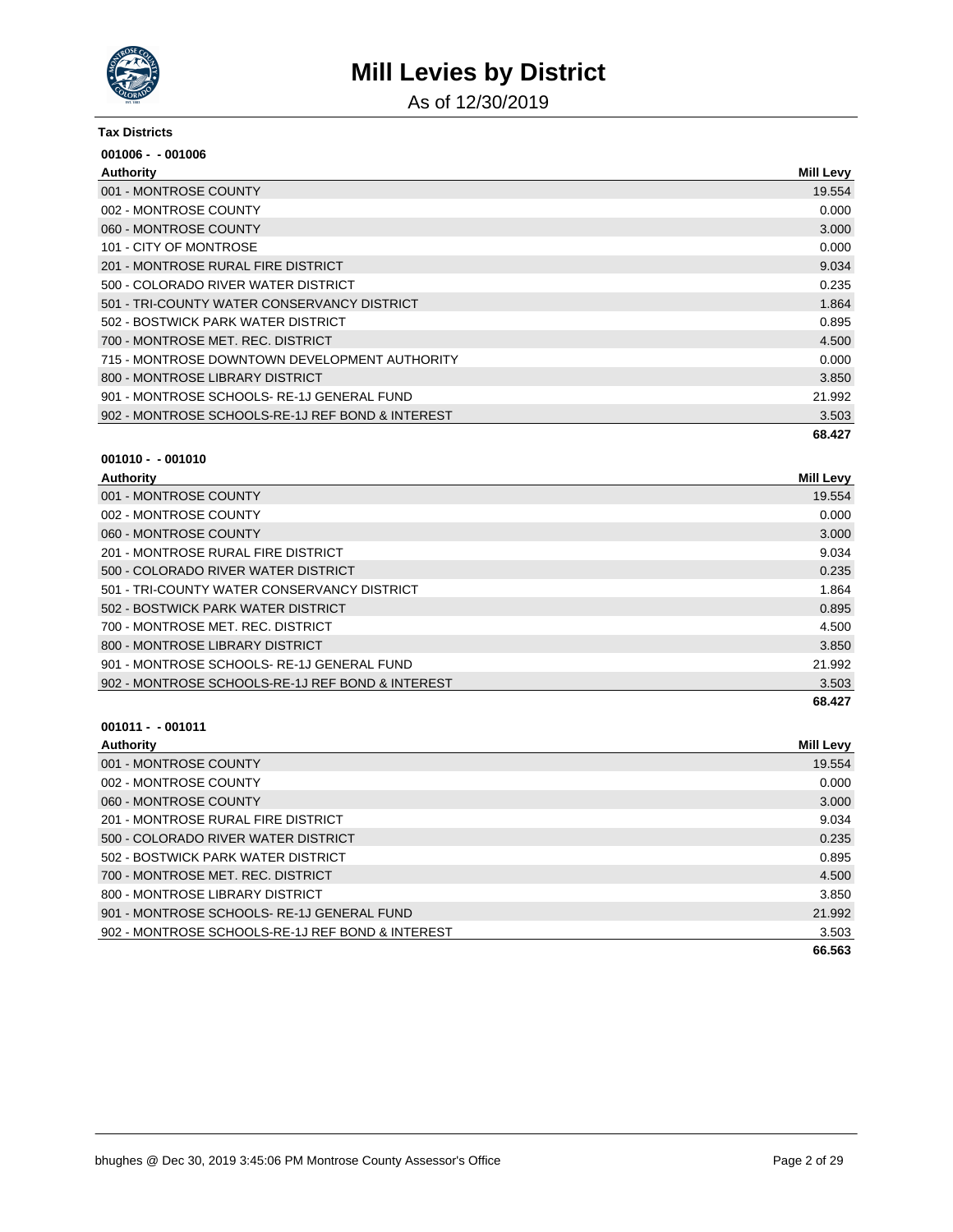

As of 12/30/2019

#### **Tax Districts**

| $001020 - 001020$                                |                  |
|--------------------------------------------------|------------------|
| Authority                                        | <b>Mill Levy</b> |
| 001 - MONTROSE COUNTY                            | 19.554           |
| 002 - MONTROSE COUNTY                            | 0.000            |
| 060 - MONTROSE COUNTY                            | 3.000            |
| 201 - MONTROSE RURAL FIRE DISTRICT               | 9.034            |
| 400 - UNCOMPAHGRE VALLEY PEST DISTRICT           | 0.000            |
| 500 - COLORADO RIVER WATER DISTRICT              | 0.235            |
| 501 - TRI-COUNTY WATER CONSERVANCY DISTRICT      | 1.864            |
| 502 - BOSTWICK PARK WATER DISTRICT               | 0.895            |
| 700 - MONTROSE MET. REC. DISTRICT                | 4.500            |
| 800 - MONTROSE LIBRARY DISTRICT                  | 3.850            |
| 901 - MONTROSE SCHOOLS-RE-1J GENERAL FUND        | 21.992           |
| 902 - MONTROSE SCHOOLS-RE-1J REF BOND & INTEREST | 3.503            |
|                                                  | 68.427           |

#### **001030 - - 001030**

| <b>Authority</b>                                 | Mill Levy |
|--------------------------------------------------|-----------|
| 001 - MONTROSE COUNTY                            | 19.554    |
| 002 - MONTROSE COUNTY                            | 0.000     |
| 060 - MONTROSE COUNTY                            | 3.000     |
| 201 - MONTROSE RURAL FIRE DISTRICT               | 9.034     |
| 500 - COLORADO RIVER WATER DISTRICT              | 0.235     |
| 501 - TRI-COUNTY WATER CONSERVANCY DISTRICT      | 1.864     |
| 502 - BOSTWICK PARK WATER DISTRICT               | 0.895     |
| 800 - MONTROSE LIBRARY DISTRICT                  | 3.850     |
| 901 - MONTROSE SCHOOLS-RE-1J GENERAL FUND        | 21.992    |
| 902 - MONTROSE SCHOOLS-RE-1J REF BOND & INTEREST | 3.503     |
|                                                  | 63.927    |

| Authority                                        | Mill Levy |
|--------------------------------------------------|-----------|
| 001 - MONTROSE COUNTY                            | 19.554    |
| 002 - MONTROSE COUNTY                            | 0.000     |
| 060 - MONTROSE COUNTY                            | 3.000     |
| 201 - MONTROSE RURAL FIRE DISTRICT               | 9.034     |
| 500 - COLORADO RIVER WATER DISTRICT              | 0.235     |
| 502 - BOSTWICK PARK WATER DISTRICT               | 0.895     |
| 800 - MONTROSE LIBRARY DISTRICT                  | 3.850     |
| 901 - MONTROSE SCHOOLS-RE-1J GENERAL FUND        | 21.992    |
| 902 - MONTROSE SCHOOLS-RE-1J REF BOND & INTEREST | 3.503     |
|                                                  | 62.063    |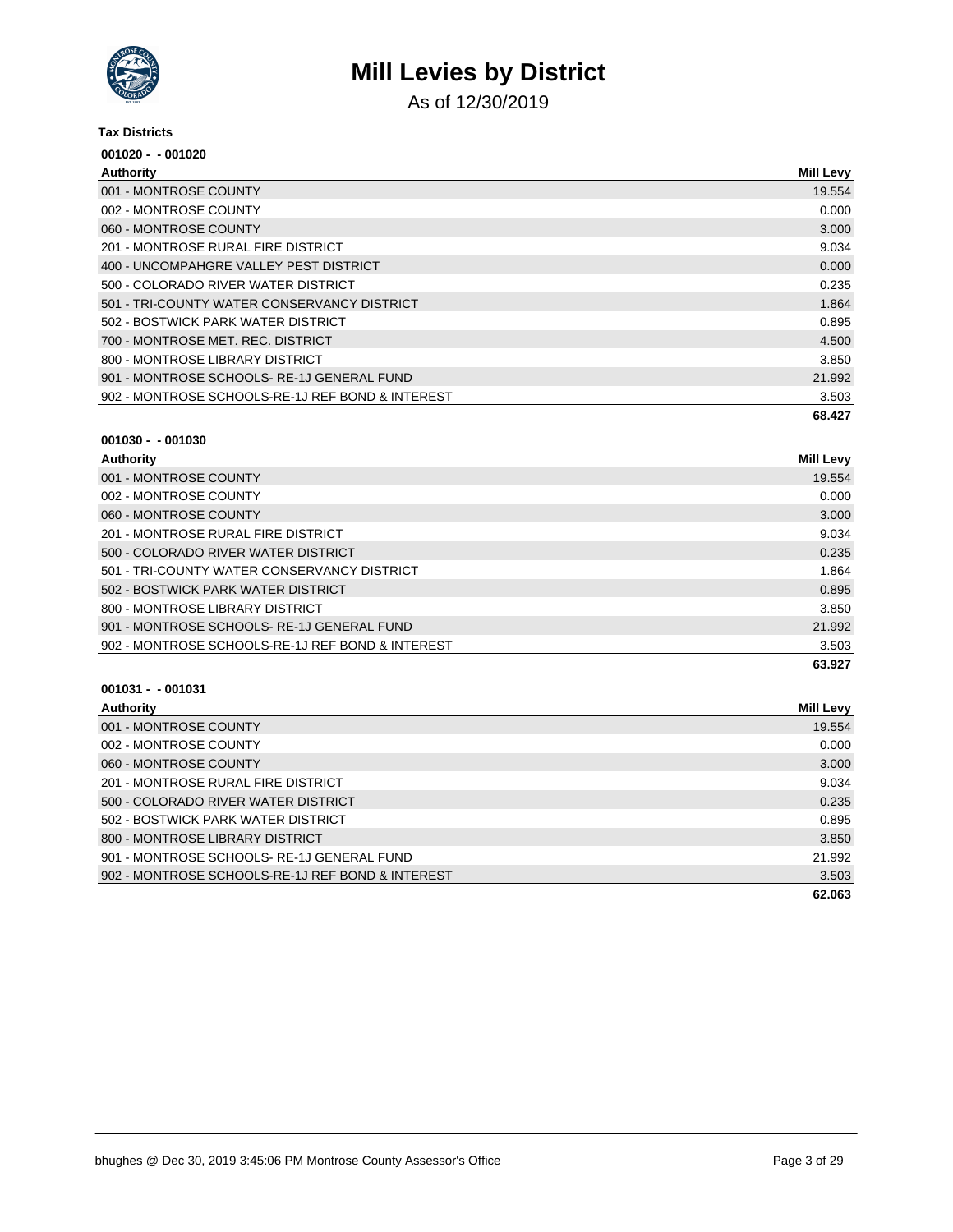

As of 12/30/2019

#### **Tax Districts**

| $001040 - 001040$                                |                  |
|--------------------------------------------------|------------------|
| Authority                                        | <b>Mill Levy</b> |
| 001 - MONTROSE COUNTY                            | 19.554           |
| 002 - MONTROSE COUNTY                            | 0.000            |
| 060 - MONTROSE COUNTY                            | 3.000            |
| 201 - MONTROSE RURAL FIRE DISTRICT               | 9.034            |
| 400 - UNCOMPAHGRE VALLEY PEST DISTRICT           | 0.000            |
| 500 - COLORADO RIVER WATER DISTRICT              | 0.235            |
| 501 - TRI-COUNTY WATER CONSERVANCY DISTRICT      | 1.864            |
| 502 - BOSTWICK PARK WATER DISTRICT               | 0.895            |
| 800 - MONTROSE LIBRARY DISTRICT                  | 3.850            |
| 901 - MONTROSE SCHOOLS-RE-1J GENERAL FUND        | 21.992           |
| 902 - MONTROSE SCHOOLS-RE-1J REF BOND & INTEREST | 3.503            |
|                                                  | 63.927           |

### **001050 - - 001050**

| Authority                                        | <b>Mill Levy</b> |
|--------------------------------------------------|------------------|
| 001 - MONTROSE COUNTY                            | 19.554           |
| 002 - MONTROSE COUNTY                            | 0.000            |
| 060 - MONTROSE COUNTY                            | 3.000            |
| 500 - COLORADO RIVER WATER DISTRICT              | 0.235            |
| 502 - BOSTWICK PARK WATER DISTRICT               | 0.895            |
| 800 - MONTROSE LIBRARY DISTRICT                  | 3.850            |
| 901 - MONTROSE SCHOOLS-RE-1J GENERAL FUND        | 21.992           |
| 902 - MONTROSE SCHOOLS-RE-1J REF BOND & INTEREST | 3.503            |
|                                                  | 53.029           |

### **001051 - - 001051**

| Mill Levy |
|-----------|
| 19.554    |
| 0.000     |
| 3.000     |
| 0.235     |
| 0.895     |
| 4.500     |
| 3.850     |
| 21.992    |
| 3.503     |
| 57.529    |
|           |

| Authority                                        | Mill Levy |
|--------------------------------------------------|-----------|
| 001 - MONTROSE COUNTY                            | 19.554    |
| 002 - MONTROSE COUNTY                            | 0.000     |
| 060 - MONTROSE COUNTY                            | 3.000     |
| 500 - COLORADO RIVER WATER DISTRICT              | 0.235     |
| 501 - TRI-COUNTY WATER CONSERVANCY DISTRICT      | 1.864     |
| 502 - BOSTWICK PARK WATER DISTRICT               | 0.895     |
| 800 - MONTROSE LIBRARY DISTRICT                  | 3.850     |
| 901 - MONTROSE SCHOOLS-RE-1J GENERAL FUND        | 21.992    |
| 902 - MONTROSE SCHOOLS-RE-1J REF BOND & INTEREST | 3.503     |
|                                                  | 54.893    |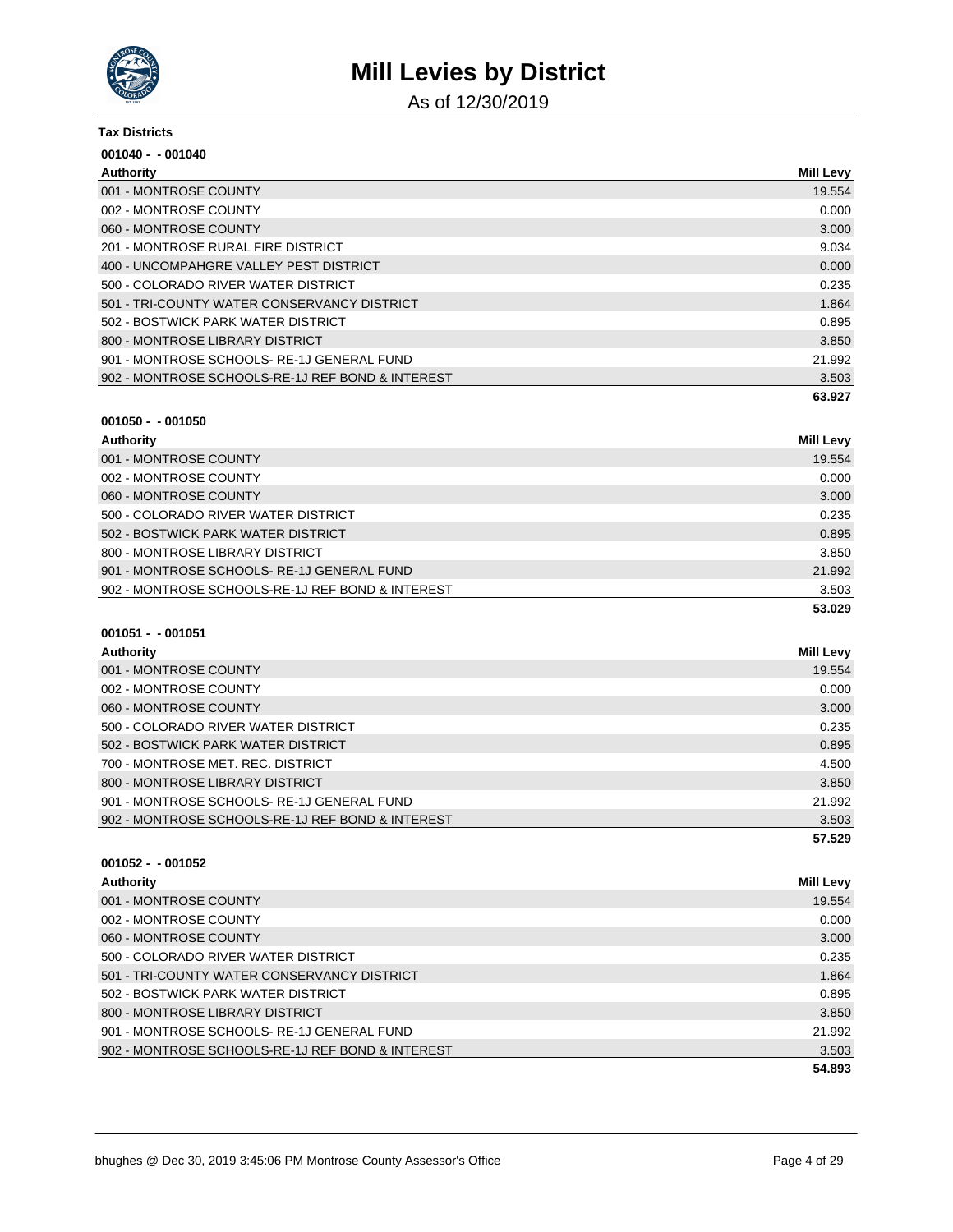

As of 12/30/2019

| <b>Tax Districts</b>                             |                  |
|--------------------------------------------------|------------------|
| $001053 - 001053$                                |                  |
| Authority                                        | <b>Mill Levy</b> |
| 001 - MONTROSE COUNTY                            | 19.554           |
| 002 - MONTROSE COUNTY                            | 0.000            |
| 060 - MONTROSE COUNTY                            | 3.000            |
| 500 - COLORADO RIVER WATER DISTRICT              | 0.235            |
| 501 - TRI-COUNTY WATER CONSERVANCY DISTRICT      | 1.864            |
| 502 - BOSTWICK PARK WATER DISTRICT               | 0.895            |
| 700 - MONTROSE MET. REC. DISTRICT                | 4.500            |
| 800 - MONTROSE LIBRARY DISTRICT                  | 3.850            |
| 901 - MONTROSE SCHOOLS-RE-1J GENERAL FUND        | 21.992           |
| 902 - MONTROSE SCHOOLS-RE-1J REF BOND & INTEREST | 3.503            |
|                                                  | 59.393           |

### **001070 - - 001070**

| Authority                                        | Mill Levy |
|--------------------------------------------------|-----------|
| 001 - MONTROSE COUNTY                            | 19.554    |
| 002 - MONTROSE COUNTY                            | 0.000     |
| 060 - MONTROSE COUNTY                            | 3.000     |
| 500 - COLORADO RIVER WATER DISTRICT              | 0.235     |
| 800 - MONTROSE LIBRARY DISTRICT                  | 3.850     |
| 901 - MONTROSE SCHOOLS-RE-1J GENERAL FUND        | 21.992    |
| 902 - MONTROSE SCHOOLS-RE-1J REF BOND & INTEREST | 3.503     |
|                                                  | 52.134    |

### **001071 - - 001071**

| Authority                                        | Mill Levy |
|--------------------------------------------------|-----------|
| 001 - MONTROSE COUNTY                            | 19.554    |
| 002 - MONTROSE COUNTY                            | 0.000     |
| 060 - MONTROSE COUNTY                            | 3.000     |
| 500 - COLORADO RIVER WATER DISTRICT              | 0.235     |
| 700 - MONTROSE MET. REC. DISTRICT                | 4.500     |
| 800 - MONTROSE LIBRARY DISTRICT                  | 3.850     |
| 901 - MONTROSE SCHOOLS-RE-1J GENERAL FUND        | 21.992    |
| 902 - MONTROSE SCHOOLS-RE-1J REF BOND & INTEREST | 3.503     |
|                                                  | 56.634    |

| <b>Authority</b>                                 | Mill Levy |
|--------------------------------------------------|-----------|
| 001 - MONTROSE COUNTY                            | 19.554    |
| 002 - MONTROSE COUNTY                            | 0.000     |
| 060 - MONTROSE COUNTY                            | 3.000     |
| 201 - MONTROSE RURAL FIRE DISTRICT               | 9.034     |
| 500 - COLORADO RIVER WATER DISTRICT              | 0.235     |
| 506 - FRUITLAND WATER DISTRICT                   | 0.000     |
| 700 - MONTROSE MET. REC. DISTRICT                | 4.500     |
| 800 - MONTROSE LIBRARY DISTRICT                  | 3.850     |
| 901 - MONTROSE SCHOOLS-RE-1J GENERAL FUND        | 21.992    |
| 902 - MONTROSE SCHOOLS-RE-1J REF BOND & INTEREST | 3.503     |
|                                                  | 65.668    |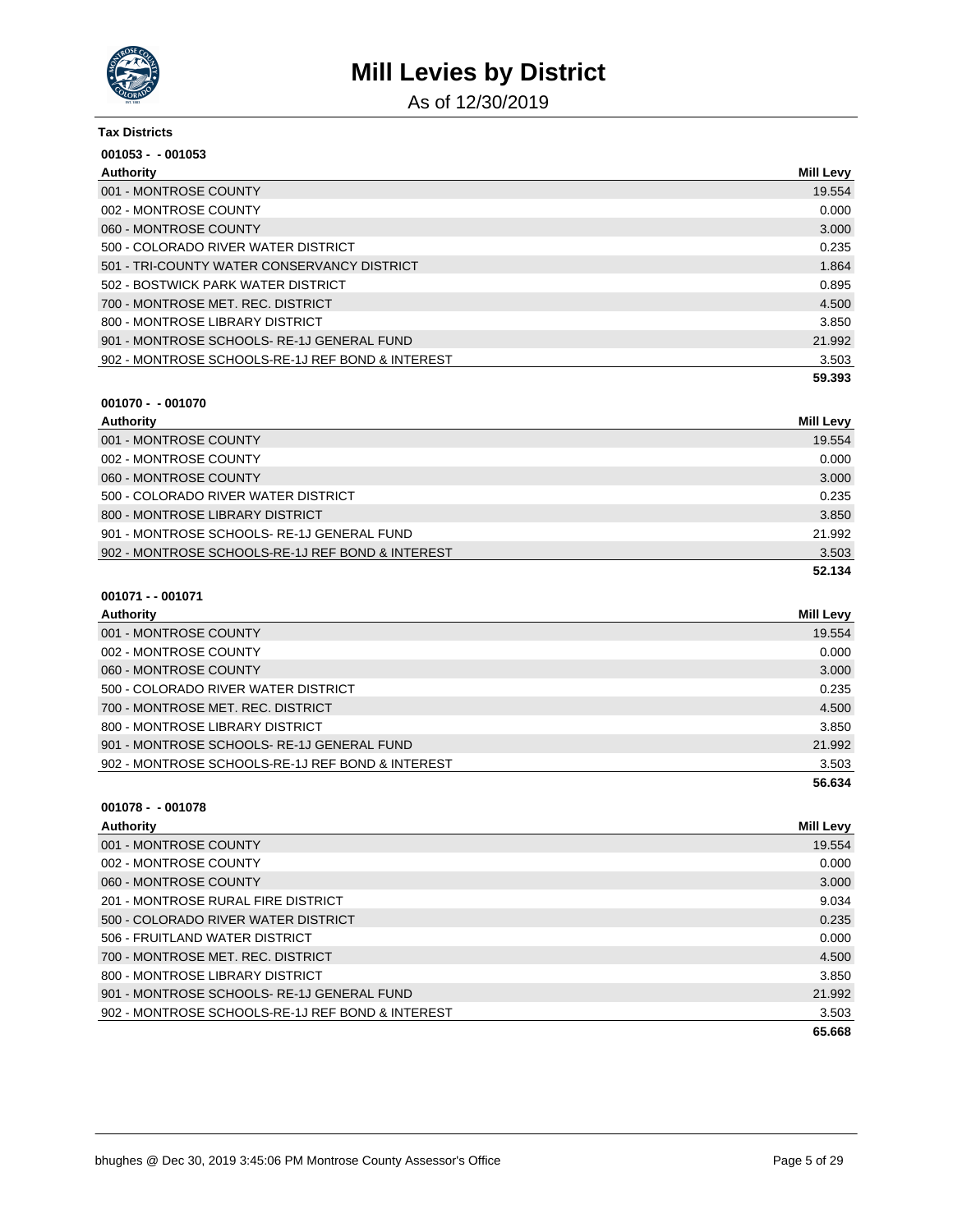

As of 12/30/2019

| <b>Tax Districts</b>                             |                  |
|--------------------------------------------------|------------------|
| $001079 - 001079$                                |                  |
| Authority                                        | <b>Mill Levy</b> |
| 001 - MONTROSE COUNTY                            | 19.554           |
| 002 - MONTROSE COUNTY                            | 0.000            |
| 060 - MONTROSE COUNTY                            | 3.000            |
| 201 - MONTROSE RURAL FIRE DISTRICT               | 9.034            |
| 500 - COLORADO RIVER WATER DISTRICT              | 0.235            |
| 506 - FRUITLAND WATER DISTRICT                   | 0.000            |
| 800 - MONTROSE LIBRARY DISTRICT                  | 3.850            |
| 901 - MONTROSE SCHOOLS-RE-1J GENERAL FUND        | 21.992           |
| 902 - MONTROSE SCHOOLS-RE-1J REF BOND & INTEREST | 3.503            |
|                                                  | 61.168           |

| 001080 - - 001080 |  |  |
|-------------------|--|--|
|                   |  |  |

| Authority                                        | <b>Mill Levy</b> |
|--------------------------------------------------|------------------|
| 001 - MONTROSE COUNTY                            | 19.554           |
| 002 - MONTROSE COUNTY                            | 0.000            |
| 060 - MONTROSE COUNTY                            | 3.000            |
| 500 - COLORADO RIVER WATER DISTRICT              | 0.235            |
| 506 - FRUITLAND WATER DISTRICT                   | 0.000            |
| 800 - MONTROSE LIBRARY DISTRICT                  | 3.850            |
| 901 - MONTROSE SCHOOLS-RE-1J GENERAL FUND        | 21.992           |
| 902 - MONTROSE SCHOOLS-RE-1J REF BOND & INTEREST | 3.503            |
|                                                  | 52.134           |

| $001081 - 001081$ |  |
|-------------------|--|
|-------------------|--|

| <b>Authority</b>                                 | Mill Levy |
|--------------------------------------------------|-----------|
| 001 - MONTROSE COUNTY                            | 19.554    |
| 002 - MONTROSE COUNTY                            | 0.000     |
| 060 - MONTROSE COUNTY                            | 3.000     |
| 500 - COLORADO RIVER WATER DISTRICT              | 0.235     |
| 506 - FRUITLAND WATER DISTRICT                   | 0.000     |
| 700 - MONTROSE MET. REC. DISTRICT                | 4.500     |
| 800 - MONTROSE LIBRARY DISTRICT                  | 3.850     |
| 901 - MONTROSE SCHOOLS-RE-1J GENERAL FUND        | 21.992    |
| 902 - MONTROSE SCHOOLS-RE-1J REF BOND & INTEREST | 3.503     |
|                                                  | 56.634    |

| $001090 - 001090$                                |                  |
|--------------------------------------------------|------------------|
| Authority                                        | <b>Mill Levy</b> |
| 001 - MONTROSE COUNTY                            | 19.554           |
| 002 - MONTROSE COUNTY                            | 0.000            |
| 060 - MONTROSE COUNTY                            | 3.000            |
| 201 - MONTROSE RURAL FIRE DISTRICT               | 9.034            |
| 500 - COLORADO RIVER WATER DISTRICT              | 0.235            |
| 501 - TRI-COUNTY WATER CONSERVANCY DISTRICT      | 1.864            |
| 700 - MONTROSE MET, REC. DISTRICT                | 4.500            |
| 800 - MONTROSE LIBRARY DISTRICT                  | 3.850            |
| 901 - MONTROSE SCHOOLS-RE-1J GENERAL FUND        | 21.992           |
| 902 - MONTROSE SCHOOLS-RE-1J REF BOND & INTEREST | 3.503            |
|                                                  | 67.532           |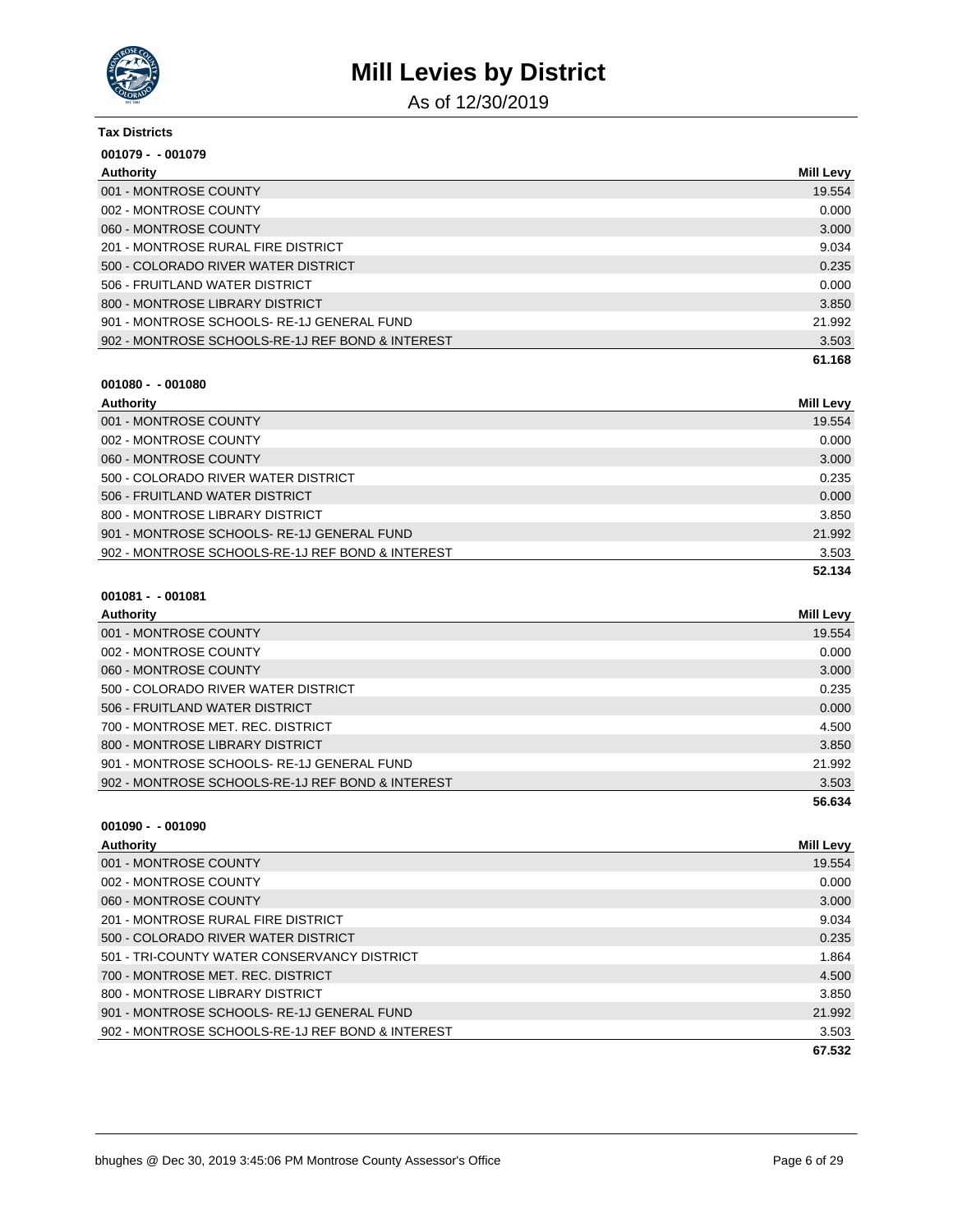

As of 12/30/2019

#### **Tax Districts**

| $001091 - 001091$                                |                  |
|--------------------------------------------------|------------------|
| Authority                                        | <b>Mill Levy</b> |
| 001 - MONTROSE COUNTY                            | 19.554           |
| 002 - MONTROSE COUNTY                            | 0.000            |
| 060 - MONTROSE COUNTY                            | 3.000            |
| 201 - MONTROSE RURAL FIRE DISTRICT               | 9.034            |
| 500 - COLORADO RIVER WATER DISTRICT              | 0.235            |
| 501 - TRI-COUNTY WATER CONSERVANCY DISTRICT      | 1.864            |
| 601 - WEST MONTROSE SANITATION                   | 3.197            |
| 700 - MONTROSE MET. REC. DISTRICT                | 4.500            |
| 800 - MONTROSE LIBRARY DISTRICT                  | 3.850            |
| 901 - MONTROSE SCHOOLS-RE-1J GENERAL FUND        | 21.992           |
| 902 - MONTROSE SCHOOLS-RE-1J REF BOND & INTEREST | 3.503            |
|                                                  | 70.729           |

### **001100 - - 001100**

| Authority                                        | <b>Mill Levy</b> |
|--------------------------------------------------|------------------|
| 001 - MONTROSE COUNTY                            | 19.554           |
| 002 - MONTROSE COUNTY                            | 0.000            |
| 060 - MONTROSE COUNTY                            | 3.000            |
| 201 - MONTROSE RURAL FIRE DISTRICT               | 9.034            |
| 400 - UNCOMPAHGRE VALLEY PEST DISTRICT           | 0.000            |
| 500 - COLORADO RIVER WATER DISTRICT              | 0.235            |
| 501 - TRI-COUNTY WATER CONSERVANCY DISTRICT      | 1.864            |
| 700 - MONTROSE MET. REC. DISTRICT                | 4.500            |
| 800 - MONTROSE LIBRARY DISTRICT                  | 3.850            |
| 901 - MONTROSE SCHOOLS-RE-1J GENERAL FUND        | 21.992           |
| 902 - MONTROSE SCHOOLS-RE-1J REF BOND & INTEREST | 3.503            |
|                                                  | 67.532           |

| Authority                                        | <b>Mill Levy</b> |
|--------------------------------------------------|------------------|
| 001 - MONTROSE COUNTY                            | 19.554           |
| 002 - MONTROSE COUNTY                            | 0.000            |
| 060 - MONTROSE COUNTY                            | 3.000            |
| 201 - MONTROSE RURAL FIRE DISTRICT               | 9.034            |
| 400 - UNCOMPAHGRE VALLEY PEST DISTRICT           | 0.000            |
| 500 - COLORADO RIVER WATER DISTRICT              | 0.235            |
| 501 - TRI-COUNTY WATER CONSERVANCY DISTRICT      | 1.864            |
| 601 - WEST MONTROSE SANITATION                   | 3.197            |
| 700 - MONTROSE MET, REC. DISTRICT                | 4.500            |
| 800 - MONTROSE LIBRARY DISTRICT                  | 3.850            |
| 901 - MONTROSE SCHOOLS-RE-1J GENERAL FUND        | 21.992           |
| 902 - MONTROSE SCHOOLS-RE-1J REF BOND & INTEREST | 3.503            |
|                                                  | 70.729           |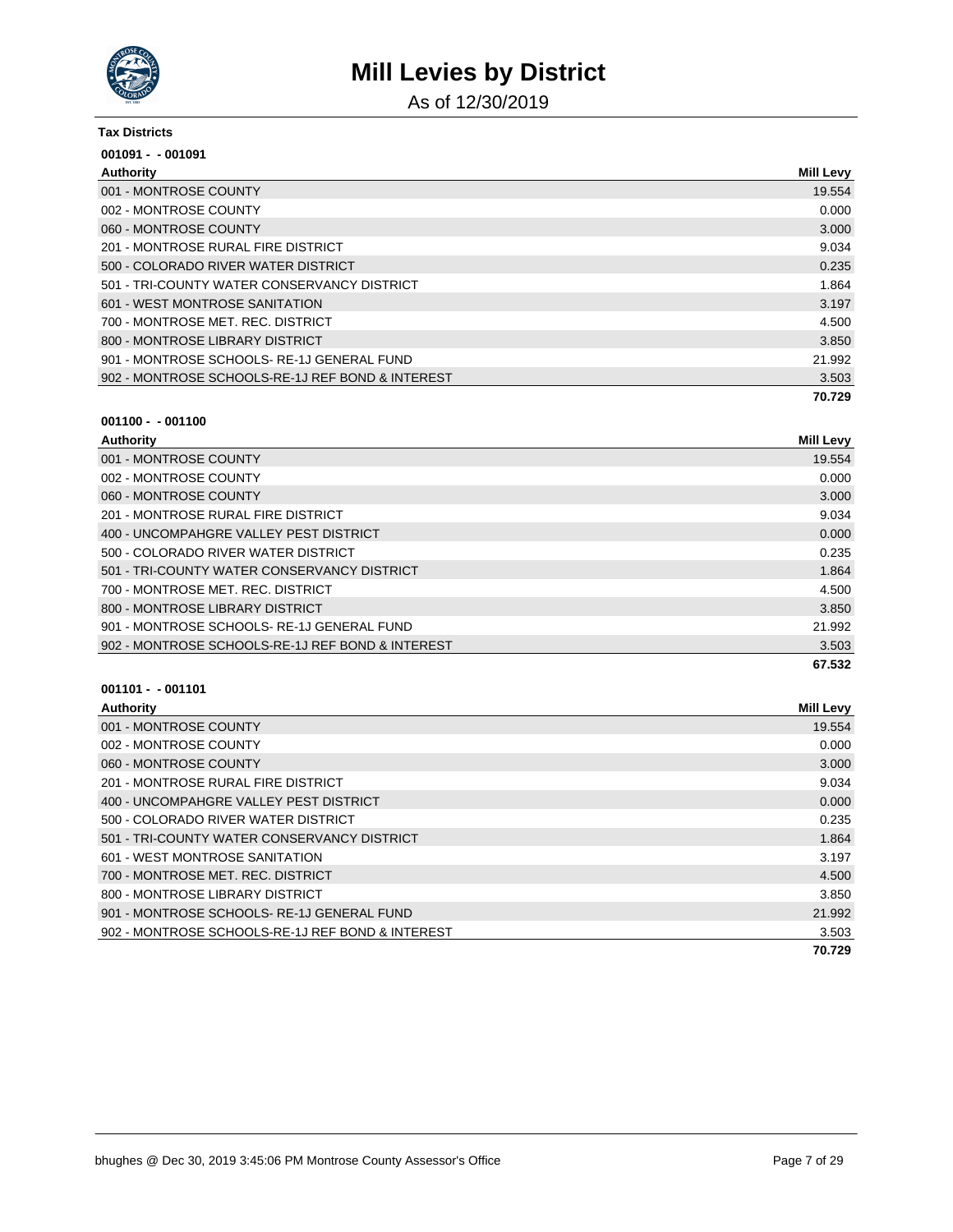

As of 12/30/2019

#### **Tax Districts**

| $001108 - 001108$                                |                  |
|--------------------------------------------------|------------------|
| Authority                                        | <b>Mill Levy</b> |
| 001 - MONTROSE COUNTY                            | 19.554           |
| 002 - MONTROSE COUNTY                            | 0.000            |
| 060 - MONTROSE COUNTY                            | 3.000            |
| 201 - MONTROSE RURAL FIRE DISTRICT               | 9.034            |
| 500 - COLORADO RIVER WATER DISTRICT              | 0.235            |
| 501 - TRI-COUNTY WATER CONSERVANCY DISTRICT      | 1.864            |
| 700 - MONTROSE MET. REC. DISTRICT                | 4.500            |
| 701 - BUCKHORN HEIGHTS METROPOLITAN DIST         | 0.000            |
| 800 - MONTROSE LIBRARY DISTRICT                  | 3.850            |
| 901 - MONTROSE SCHOOLS-RE-1J GENERAL FUND        | 21.992           |
| 902 - MONTROSE SCHOOLS-RE-1J REF BOND & INTEREST | 3.503            |
|                                                  | 67.532           |

### **001109 - - 001109**

| <b>Authority</b>                                 | <b>Mill Levy</b> |
|--------------------------------------------------|------------------|
| 001 - MONTROSE COUNTY                            | 19.554           |
| 002 - MONTROSE COUNTY                            | 0.000            |
| 060 - MONTROSE COUNTY                            | 3.000            |
| 201 - MONTROSE RURAL FIRE DISTRICT               | 9.034            |
| 500 - COLORADO RIVER WATER DISTRICT              | 0.235            |
| 501 - TRI-COUNTY WATER CONSERVANCY DISTRICT      | 1.864            |
| 701 - BUCKHORN HEIGHTS METROPOLITAN DIST         | 0.000            |
| 800 - MONTROSE LIBRARY DISTRICT                  | 3.850            |
| 901 - MONTROSE SCHOOLS-RE-1J GENERAL FUND        | 21.992           |
| 902 - MONTROSE SCHOOLS-RE-1J REF BOND & INTEREST | 3.503            |
|                                                  | 63.032           |

| Authority                                        | Mill Levy |
|--------------------------------------------------|-----------|
| 001 - MONTROSE COUNTY                            | 19.554    |
| 002 - MONTROSE COUNTY                            | 0.000     |
| 060 - MONTROSE COUNTY                            | 3.000     |
| 201 - MONTROSE RURAL FIRE DISTRICT               | 9.034     |
| 500 - COLORADO RIVER WATER DISTRICT              | 0.235     |
| 501 - TRI-COUNTY WATER CONSERVANCY DISTRICT      | 1.864     |
| 800 - MONTROSE LIBRARY DISTRICT                  | 3.850     |
| 901 - MONTROSE SCHOOLS-RE-1J GENERAL FUND        | 21.992    |
| 902 - MONTROSE SCHOOLS-RE-1J REF BOND & INTEREST | 3.503     |
|                                                  | 63.032    |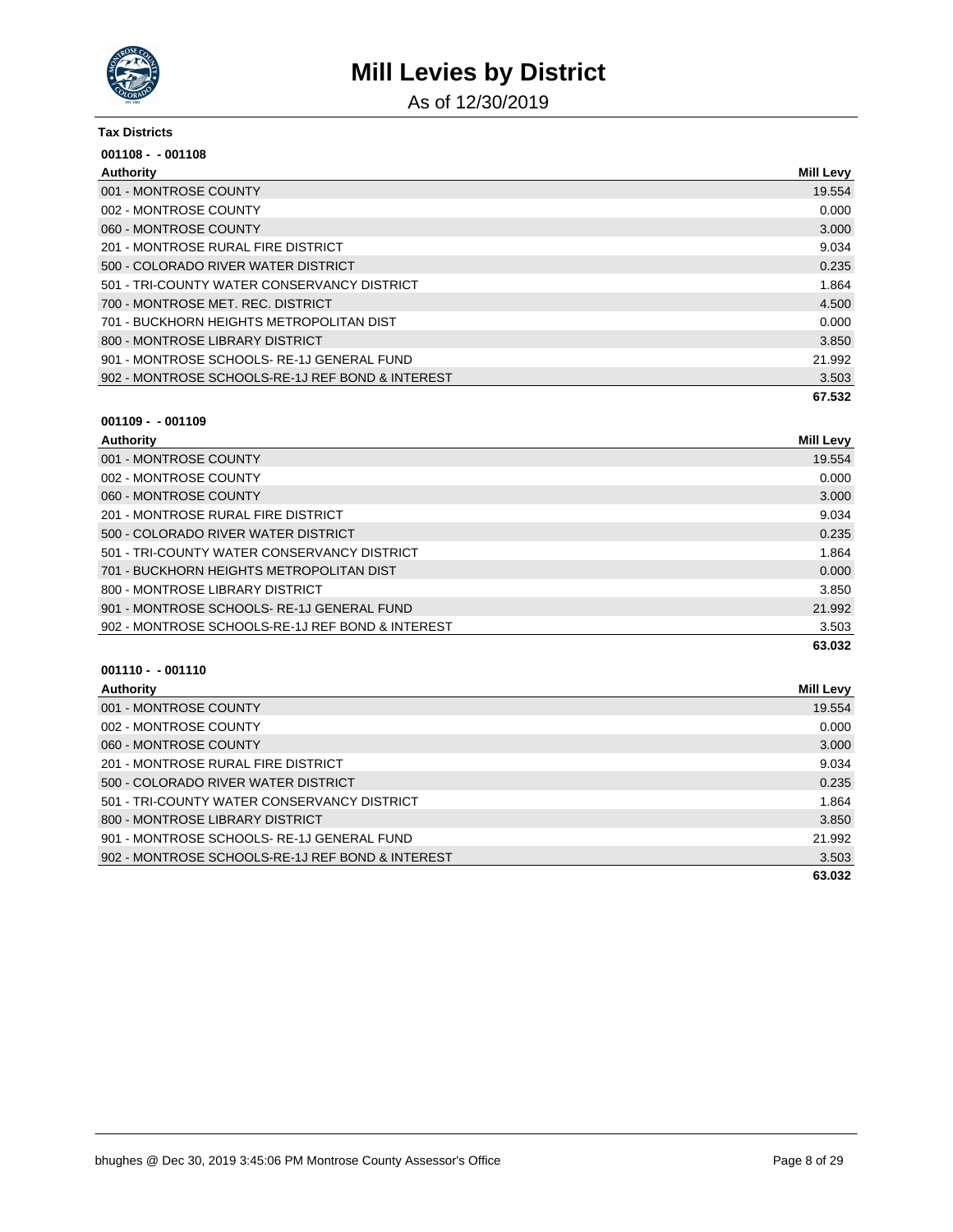

As of 12/30/2019

#### **Tax Districts**

| $001111 - 001111$                                |                  |
|--------------------------------------------------|------------------|
| Authority                                        | <b>Mill Levy</b> |
| 001 - MONTROSE COUNTY                            | 19.554           |
| 002 - MONTROSE COUNTY                            | 0.000            |
| 060 - MONTROSE COUNTY                            | 3.000            |
| 201 - MONTROSE RURAL FIRE DISTRICT               | 9.034            |
| 500 - COLORADO RIVER WATER DISTRICT              | 0.235            |
| 501 - TRI-COUNTY WATER CONSERVANCY DISTRICT      | 1.864            |
| 601 - WEST MONTROSE SANITATION                   | 3.197            |
| 800 - MONTROSE LIBRARY DISTRICT                  | 3.850            |
| 901 - MONTROSE SCHOOLS-RE-1J GENERAL FUND        | 21.992           |
| 902 - MONTROSE SCHOOLS-RE-1J REF BOND & INTEREST | 3.503            |
|                                                  | 66.229           |

### **001120 - - 001120**

| Authority                                        | <b>Mill Levy</b> |
|--------------------------------------------------|------------------|
| 001 - MONTROSE COUNTY                            | 19.554           |
| 002 - MONTROSE COUNTY                            | 0.000            |
| 060 - MONTROSE COUNTY                            | 3.000            |
| 201 - MONTROSE RURAL FIRE DISTRICT               | 9.034            |
| 400 - UNCOMPAHGRE VALLEY PEST DISTRICT           | 0.000            |
| 500 - COLORADO RIVER WATER DISTRICT              | 0.235            |
| 501 - TRI-COUNTY WATER CONSERVANCY DISTRICT      | 1.864            |
| 800 - MONTROSE LIBRARY DISTRICT                  | 3.850            |
| 901 - MONTROSE SCHOOLS-RE-1J GENERAL FUND        | 21.992           |
| 902 - MONTROSE SCHOOLS-RE-1J REF BOND & INTEREST | 3.503            |
|                                                  | 63.032           |

# **001121 - - 001121**

| Authority                                        | <b>Mill Levy</b> |
|--------------------------------------------------|------------------|
| 001 - MONTROSE COUNTY                            | 19.554           |
| 002 - MONTROSE COUNTY                            | 0.000            |
| 060 - MONTROSE COUNTY                            | 3.000            |
| 201 - MONTROSE RURAL FIRE DISTRICT               | 9.034            |
| 400 - UNCOMPAHGRE VALLEY PEST DISTRICT           | 0.000            |
| 500 - COLORADO RIVER WATER DISTRICT              | 0.235            |
| 501 - TRI-COUNTY WATER CONSERVANCY DISTRICT      | 1.864            |
| 601 - WEST MONTROSE SANITATION                   | 3.197            |
| 800 - MONTROSE LIBRARY DISTRICT                  | 3.850            |
| 901 - MONTROSE SCHOOLS-RE-1J GENERAL FUND        | 21.992           |
| 902 - MONTROSE SCHOOLS-RE-1J REF BOND & INTEREST | 3.503            |
|                                                  | 66.229           |

| Authority                                        | <b>Mill Levy</b> |
|--------------------------------------------------|------------------|
| 001 - MONTROSE COUNTY                            | 19.554           |
| 002 - MONTROSE COUNTY                            | 0.000            |
| 060 - MONTROSE COUNTY                            | 3.000            |
| 500 - COLORADO RIVER WATER DISTRICT              | 0.235            |
| 501 - TRI-COUNTY WATER CONSERVANCY DISTRICT      | 1.864            |
| 800 - MONTROSE LIBRARY DISTRICT                  | 3.850            |
| 901 - MONTROSE SCHOOLS-RE-1J GENERAL FUND        | 21.992           |
| 902 - MONTROSE SCHOOLS-RE-1J REF BOND & INTEREST | 3.503            |
|                                                  | 53.998           |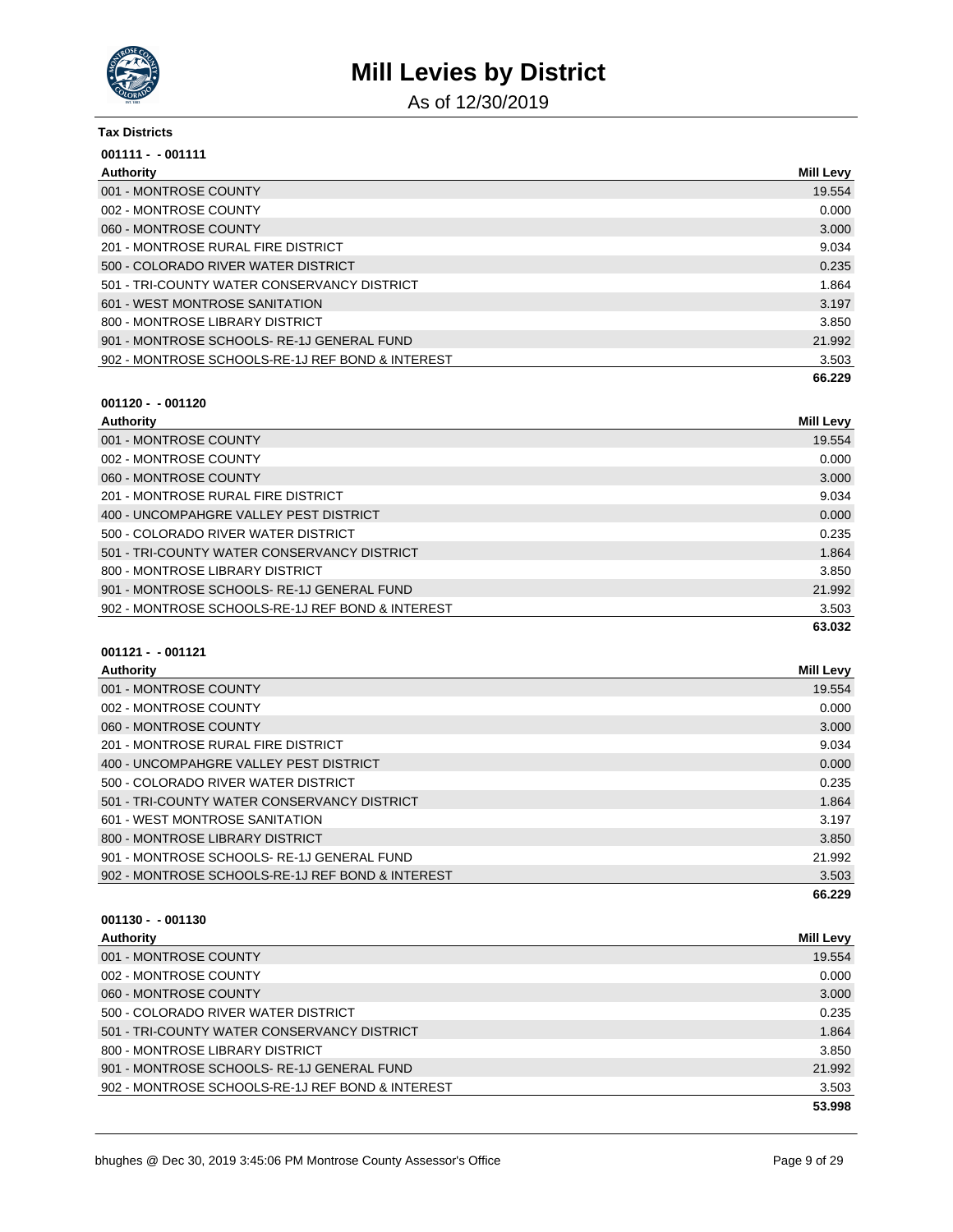

As of 12/30/2019

| <b>Tax Districts</b>                             |                  |
|--------------------------------------------------|------------------|
| $001131 - 001131$                                |                  |
| Authority                                        | <b>Mill Levy</b> |
| 001 - MONTROSE COUNTY                            | 19.554           |
| 002 - MONTROSE COUNTY                            | 0.000            |
| 060 - MONTROSE COUNTY                            | 3.000            |
| 500 - COLORADO RIVER WATER DISTRICT              | 0.235            |
| 501 - TRI-COUNTY WATER CONSERVANCY DISTRICT      | 1.864            |
| 700 - MONTROSE MET. REC. DISTRICT                | 4.500            |
| 800 - MONTROSE LIBRARY DISTRICT                  | 3.850            |
| 901 - MONTROSE SCHOOLS-RE-1J GENERAL FUND        | 21.992           |
| 902 - MONTROSE SCHOOLS-RE-1J REF BOND & INTEREST | 3.503            |
|                                                  | 58.498           |

# **001140 - - 001140**

| Authority                                        | <b>Mill Levy</b> |
|--------------------------------------------------|------------------|
| 001 - MONTROSE COUNTY                            | 19.554           |
| 002 - MONTROSE COUNTY                            | 0.000            |
| 060 - MONTROSE COUNTY                            | 3.000            |
| 101 - CITY OF MONTROSE                           | 0.000            |
| 201 - MONTROSE RURAL FIRE DISTRICT               | 9.034            |
| 500 - COLORADO RIVER WATER DISTRICT              | 0.235            |
| 501 - TRI-COUNTY WATER CONSERVANCY DISTRICT      | 1.864            |
| 502 - BOSTWICK PARK WATER DISTRICT               | 0.895            |
| 700 - MONTROSE MET, REC. DISTRICT                | 4.500            |
| 800 - MONTROSE LIBRARY DISTRICT                  | 3.850            |
| 901 - MONTROSE SCHOOLS-RE-1J GENERAL FUND        | 21.992           |
| 902 - MONTROSE SCHOOLS-RE-1J REF BOND & INTEREST | 3.503            |
|                                                  | 68.427           |

| Authority                                        | <b>Mill Levy</b> |
|--------------------------------------------------|------------------|
| 001 - MONTROSE COUNTY                            | 19.554           |
| 002 - MONTROSE COUNTY                            | 0.000            |
| 060 - MONTROSE COUNTY                            | 3.000            |
| 101 - CITY OF MONTROSE                           | 0.000            |
| 201 - MONTROSE RURAL FIRE DISTRICT               | 9.034            |
| 500 - COLORADO RIVER WATER DISTRICT              | 0.235            |
| 501 - TRI-COUNTY WATER CONSERVANCY DISTRICT      | 1.864            |
| 502 - BOSTWICK PARK WATER DISTRICT               | 0.895            |
| 601 - WEST MONTROSE SANITATION                   | 3.197            |
| 700 - MONTROSE MET. REC. DISTRICT                | 4.500            |
| 800 - MONTROSE LIBRARY DISTRICT                  | 3.850            |
| 901 - MONTROSE SCHOOLS-RE-1J GENERAL FUND        | 21.992           |
| 902 - MONTROSE SCHOOLS-RE-1J REF BOND & INTEREST | 3.503            |
|                                                  | 71.624           |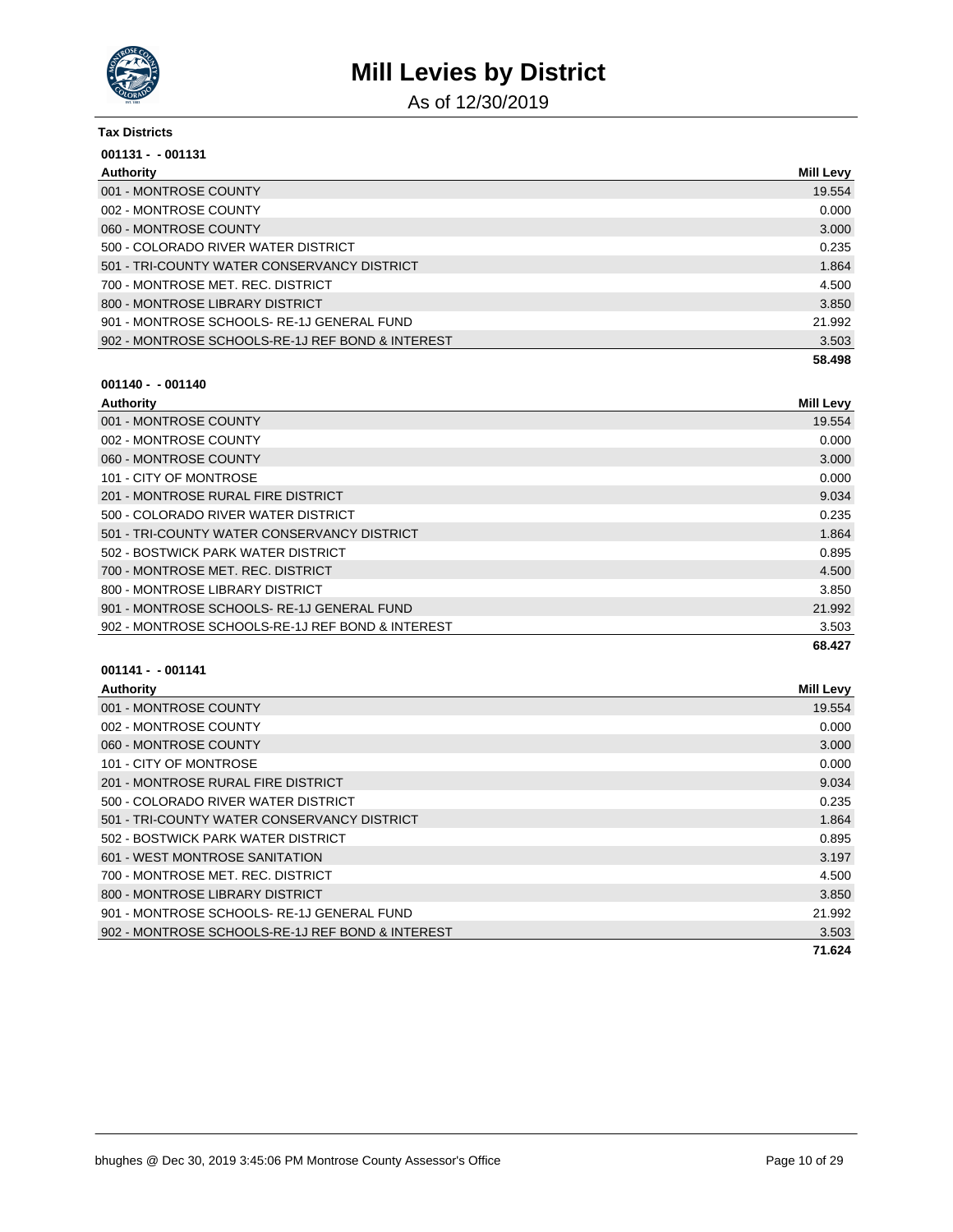

As of 12/30/2019

#### **Tax Districts**

| $001150 - 001150$                                |                  |
|--------------------------------------------------|------------------|
| Authority                                        | <b>Mill Levy</b> |
| 001 - MONTROSE COUNTY                            | 19.554           |
| 002 - MONTROSE COUNTY                            | 0.000            |
| 060 - MONTROSE COUNTY                            | 3.000            |
| 101 - CITY OF MONTROSE                           | 0.000            |
| 201 - MONTROSE RURAL FIRE DISTRICT               | 9.034            |
| 500 - COLORADO RIVER WATER DISTRICT              | 0.235            |
| 501 - TRI-COUNTY WATER CONSERVANCY DISTRICT      | 1.864            |
| 502 - BOSTWICK PARK WATER DISTRICT               | 0.895            |
| 800 - MONTROSE LIBRARY DISTRICT                  | 3.850            |
| 901 - MONTROSE SCHOOLS-RE-1J GENERAL FUND        | 21.992           |
| 902 - MONTROSE SCHOOLS-RE-1J REF BOND & INTEREST | 3.503            |
|                                                  | 63.927           |

### **001151 - - 001151**

| Authority                                        | <b>Mill Levy</b> |
|--------------------------------------------------|------------------|
| 001 - MONTROSE COUNTY                            | 19.554           |
| 002 - MONTROSE COUNTY                            | 0.000            |
| 060 - MONTROSE COUNTY                            | 3.000            |
| 101 - CITY OF MONTROSE                           | 0.000            |
| 201 - MONTROSE RURAL FIRE DISTRICT               | 9.034            |
| 400 - UNCOMPAHGRE VALLEY PEST DISTRICT           | 0.000            |
| 500 - COLORADO RIVER WATER DISTRICT              | 0.235            |
| 501 - TRI-COUNTY WATER CONSERVANCY DISTRICT      | 1.864            |
| 502 - BOSTWICK PARK WATER DISTRICT               | 0.895            |
| 800 - MONTROSE LIBRARY DISTRICT                  | 3.850            |
| 901 - MONTROSE SCHOOLS-RE-1J GENERAL FUND        | 21.992           |
| 902 - MONTROSE SCHOOLS-RE-1J REF BOND & INTEREST | 3.503            |
|                                                  | 63.927           |

| Authority                                        | <b>Mill Levy</b> |
|--------------------------------------------------|------------------|
| 001 - MONTROSE COUNTY                            | 19.554           |
| 002 - MONTROSE COUNTY                            | 0.000            |
| 060 - MONTROSE COUNTY                            | 3.000            |
| 101 - CITY OF MONTROSE                           | 0.000            |
| 201 - MONTROSE RURAL FIRE DISTRICT               | 9.034            |
| 400 - UNCOMPAHGRE VALLEY PEST DISTRICT           | 0.000            |
| 500 - COLORADO RIVER WATER DISTRICT              | 0.235            |
| 501 - TRI-COUNTY WATER CONSERVANCY DISTRICT      | 1.864            |
| 502 - BOSTWICK PARK WATER DISTRICT               | 0.895            |
| 700 - MONTROSE MET. REC. DISTRICT                | 4.500            |
| 800 - MONTROSE LIBRARY DISTRICT                  | 3.850            |
| 901 - MONTROSE SCHOOLS-RE-1J GENERAL FUND        | 21.992           |
| 902 - MONTROSE SCHOOLS-RE-1J REF BOND & INTEREST | 3.503            |
|                                                  | 68.427           |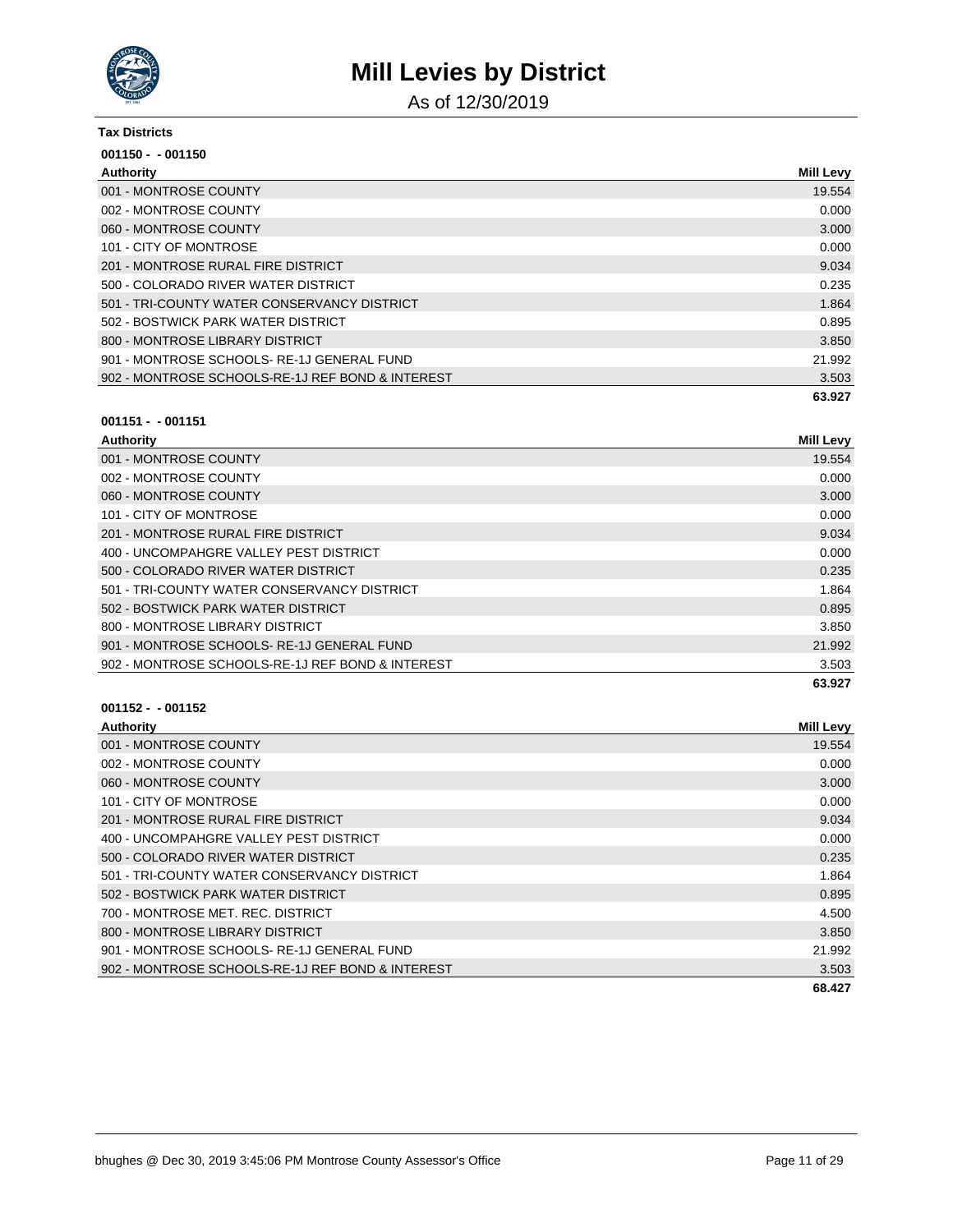

As of 12/30/2019

#### **Tax Districts**

| $001160 - 001160$                                |                  |
|--------------------------------------------------|------------------|
| Authority                                        | <b>Mill Levy</b> |
| 001 - MONTROSE COUNTY                            | 19.554           |
| 002 - MONTROSE COUNTY                            | 0.000            |
| 060 - MONTROSE COUNTY                            | 3.000            |
| 101 - CITY OF MONTROSE                           | 0.000            |
| 201 - MONTROSE RURAL FIRE DISTRICT               | 9.034            |
| 400 - UNCOMPAHGRE VALLEY PEST DISTRICT           | 0.000            |
| 500 - COLORADO RIVER WATER DISTRICT              | 0.235            |
| 501 - TRI-COUNTY WATER CONSERVANCY DISTRICT      | 1.864            |
| 700 - MONTROSE MET. REC. DISTRICT                | 4.500            |
| 800 - MONTROSE LIBRARY DISTRICT                  | 3.850            |
| 901 - MONTROSE SCHOOLS-RE-1J GENERAL FUND        | 21.992           |
| 902 - MONTROSE SCHOOLS-RE-1J REF BOND & INTEREST | 3.503            |
|                                                  | 67.532           |

#### **001161 - - 001161**

| Authority                                        | <b>Mill Levy</b> |
|--------------------------------------------------|------------------|
| 001 - MONTROSE COUNTY                            | 19.554           |
| 002 - MONTROSE COUNTY                            | 0.000            |
| 060 - MONTROSE COUNTY                            | 3.000            |
| 101 - CITY OF MONTROSE                           | 0.000            |
| 201 - MONTROSE RURAL FIRE DISTRICT               | 9.034            |
| 400 - UNCOMPAHGRE VALLEY PEST DISTRICT           | 0.000            |
| 500 - COLORADO RIVER WATER DISTRICT              | 0.235            |
| 501 - TRI-COUNTY WATER CONSERVANCY DISTRICT      | 1.864            |
| 800 - MONTROSE LIBRARY DISTRICT                  | 3.850            |
| 901 - MONTROSE SCHOOLS-RE-1J GENERAL FUND        | 21.992           |
| 902 - MONTROSE SCHOOLS-RE-1J REF BOND & INTEREST | 3.503            |
|                                                  | 63.032           |

| <b>Authority</b>                                 | <b>Mill Levy</b> |
|--------------------------------------------------|------------------|
| 001 - MONTROSE COUNTY                            | 19.554           |
| 002 - MONTROSE COUNTY                            | 0.000            |
| 060 - MONTROSE COUNTY                            | 3.000            |
| 101 - CITY OF MONTROSE                           | 0.000            |
| 201 - MONTROSE RURAL FIRE DISTRICT               | 9.034            |
| 400 - UNCOMPAHGRE VALLEY PEST DISTRICT           | 0.000            |
| 500 - COLORADO RIVER WATER DISTRICT              | 0.235            |
| 501 - TRI-COUNTY WATER CONSERVANCY DISTRICT      | 1.864            |
| 601 - WEST MONTROSE SANITATION                   | 3.197            |
| 800 - MONTROSE LIBRARY DISTRICT                  | 3.850            |
| 901 - MONTROSE SCHOOLS-RE-1J GENERAL FUND        | 21.992           |
| 902 - MONTROSE SCHOOLS-RE-1J REF BOND & INTEREST | 3.503            |
|                                                  | 66.229           |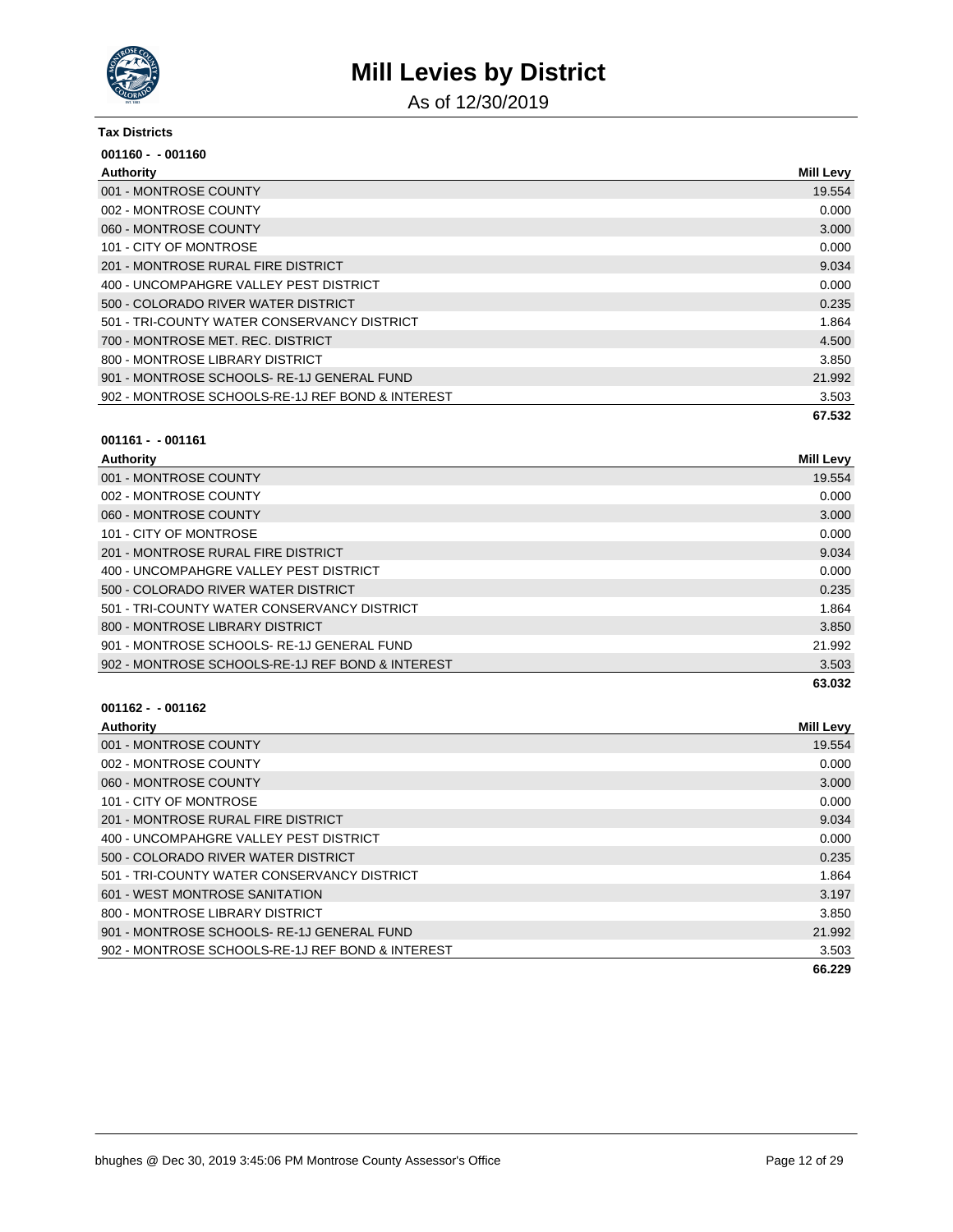

As of 12/30/2019

#### **Tax Districts**

| $001163 - 001163$                                |                  |
|--------------------------------------------------|------------------|
| Authority                                        | <b>Mill Levy</b> |
| 001 - MONTROSE COUNTY                            | 19.554           |
| 002 - MONTROSE COUNTY                            | 0.000            |
| 060 - MONTROSE COUNTY                            | 3.000            |
| 101 - CITY OF MONTROSE                           | 0.000            |
| 201 - MONTROSE RURAL FIRE DISTRICT               | 9.034            |
| 400 - UNCOMPAHGRE VALLEY PEST DISTRICT           | 0.000            |
| 500 - COLORADO RIVER WATER DISTRICT              | 0.235            |
| 501 - TRI-COUNTY WATER CONSERVANCY DISTRICT      | 1.864            |
| 601 - WEST MONTROSE SANITATION                   | 3.197            |
| 700 - MONTROSE MET. REC. DISTRICT                | 4.500            |
| 800 - MONTROSE LIBRARY DISTRICT                  | 3.850            |
| 901 - MONTROSE SCHOOLS-RE-1J GENERAL FUND        | 21.992           |
| 902 - MONTROSE SCHOOLS-RE-1J REF BOND & INTEREST | 3.503            |
|                                                  | 70.729           |

#### **001164 - - 001164**

| Authority                                        | <b>Mill Levy</b> |
|--------------------------------------------------|------------------|
| 001 - MONTROSE COUNTY                            | 19.554           |
| 002 - MONTROSE COUNTY                            | 0.000            |
| 060 - MONTROSE COUNTY                            | 3.000            |
| 101 - CITY OF MONTROSE                           | 0.000            |
| 201 - MONTROSE RURAL FIRE DISTRICT               | 9.034            |
| 500 - COLORADO RIVER WATER DISTRICT              | 0.235            |
| 501 - TRI-COUNTY WATER CONSERVANCY DISTRICT      | 1.864            |
| 601 - WEST MONTROSE SANITATION                   | 3.197            |
| 800 - MONTROSE LIBRARY DISTRICT                  | 3.850            |
| 901 - MONTROSE SCHOOLS-RE-1J GENERAL FUND        | 21.992           |
| 902 - MONTROSE SCHOOLS-RE-1J REF BOND & INTEREST | 3.503            |
|                                                  | 66.229           |

| <b>Authority</b>                                 | <b>Mill Levy</b> |
|--------------------------------------------------|------------------|
| 001 - MONTROSE COUNTY                            | 19.554           |
| 002 - MONTROSE COUNTY                            | 0.000            |
| 060 - MONTROSE COUNTY                            | 3.000            |
| 101 - CITY OF MONTROSE                           | 0.000            |
| 201 - MONTROSE RURAL FIRE DISTRICT               | 9.034            |
| 500 - COLORADO RIVER WATER DISTRICT              | 0.235            |
| 501 - TRI-COUNTY WATER CONSERVANCY DISTRICT      | 1.864            |
| 601 - WEST MONTROSE SANITATION                   | 3.197            |
| 700 - MONTROSE MET, REC. DISTRICT                | 4.500            |
| 800 - MONTROSE LIBRARY DISTRICT                  | 3.850            |
| 901 - MONTROSE SCHOOLS-RE-1J GENERAL FUND        | 21.992           |
| 902 - MONTROSE SCHOOLS-RE-1J REF BOND & INTEREST | 3.503            |
|                                                  | 70.729           |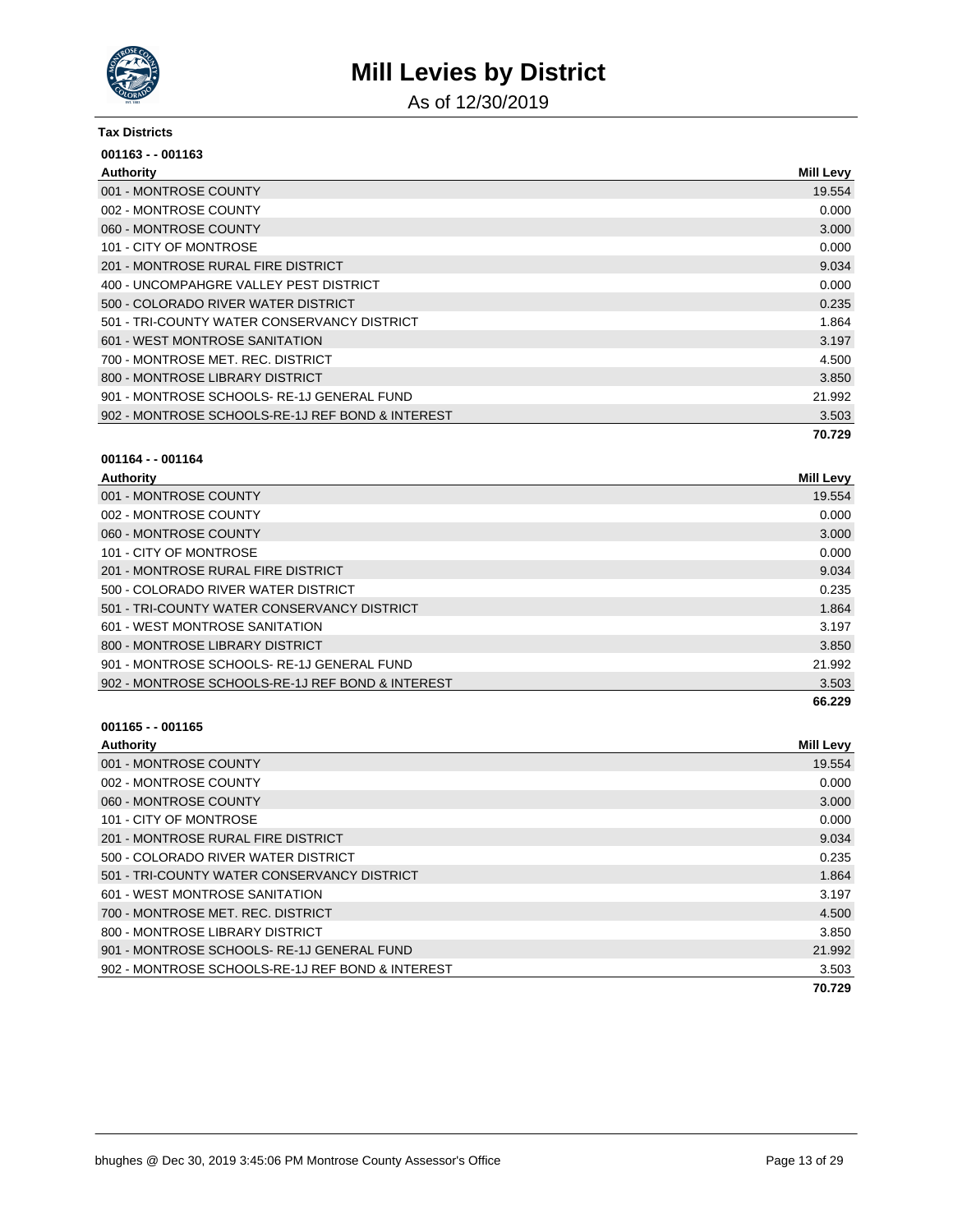

As of 12/30/2019

#### **Tax Districts**

| 001166 - - 001166                                |                  |
|--------------------------------------------------|------------------|
| Authority                                        | <b>Mill Levy</b> |
| 001 - MONTROSE COUNTY                            | 19.554           |
| 002 - MONTROSE COUNTY                            | 0.000            |
| 060 - MONTROSE COUNTY                            | 3.000            |
| 101 - CITY OF MONTROSE                           | 0.000            |
| 201 - MONTROSE RURAL FIRE DISTRICT               | 9.034            |
| 500 - COLORADO RIVER WATER DISTRICT              | 0.235            |
| 501 - TRI-COUNTY WATER CONSERVANCY DISTRICT      | 1.864            |
| 502 - BOSTWICK PARK WATER DISTRICT               | 0.895            |
| 601 - WEST MONTROSE SANITATION                   | 3.197            |
| 800 - MONTROSE LIBRARY DISTRICT                  | 3.850            |
| 901 - MONTROSE SCHOOLS-RE-1J GENERAL FUND        | 21.992           |
| 902 - MONTROSE SCHOOLS-RE-1J REF BOND & INTEREST | 3.503            |
|                                                  | 67.124           |

#### **001180 - - 001180**

| Authority                                        | <b>Mill Levy</b> |
|--------------------------------------------------|------------------|
| 001 - MONTROSE COUNTY                            | 19.554           |
| 002 - MONTROSE COUNTY                            | 0.000            |
| 060 - MONTROSE COUNTY                            | 3.000            |
| 101 - CITY OF MONTROSE                           | 0.000            |
| 201 - MONTROSE RURAL FIRE DISTRICT               | 9.034            |
| 500 - COLORADO RIVER WATER DISTRICT              | 0.235            |
| 501 - TRI-COUNTY WATER CONSERVANCY DISTRICT      | 1.864            |
| 502 - BOSTWICK PARK WATER DISTRICT               | 0.895            |
| 700 - MONTROSE MET. REC. DISTRICT                | 4.500            |
| 800 - MONTROSE LIBRARY DISTRICT                  | 3.850            |
| 901 - MONTROSE SCHOOLS-RE-1J GENERAL FUND        | 21.992           |
| 902 - MONTROSE SCHOOLS-RE-1J REF BOND & INTEREST | 3.503            |
|                                                  | 68.427           |

| <b>Authority</b>                                 | Mill Levy |
|--------------------------------------------------|-----------|
| 001 - MONTROSE COUNTY                            | 19.554    |
| 002 - MONTROSE COUNTY                            | 0.000     |
| 060 - MONTROSE COUNTY                            | 3.000     |
| 101 - CITY OF MONTROSE                           | 0.000     |
| 201 - MONTROSE RURAL FIRE DISTRICT               | 9.034     |
| 500 - COLORADO RIVER WATER DISTRICT              | 0.235     |
| 501 - TRI-COUNTY WATER CONSERVANCY DISTRICT      | 1.864     |
| 502 - BOSTWICK PARK WATER DISTRICT               | 0.895     |
| 601 - WEST MONTROSE SANITATION                   | 3.197     |
| 700 - MONTROSE MET. REC. DISTRICT                | 4.500     |
| 800 - MONTROSE LIBRARY DISTRICT                  | 3.850     |
| 901 - MONTROSE SCHOOLS-RE-1J GENERAL FUND        | 21.992    |
| 902 - MONTROSE SCHOOLS-RE-1J REF BOND & INTEREST | 3.503     |
|                                                  | 71.624    |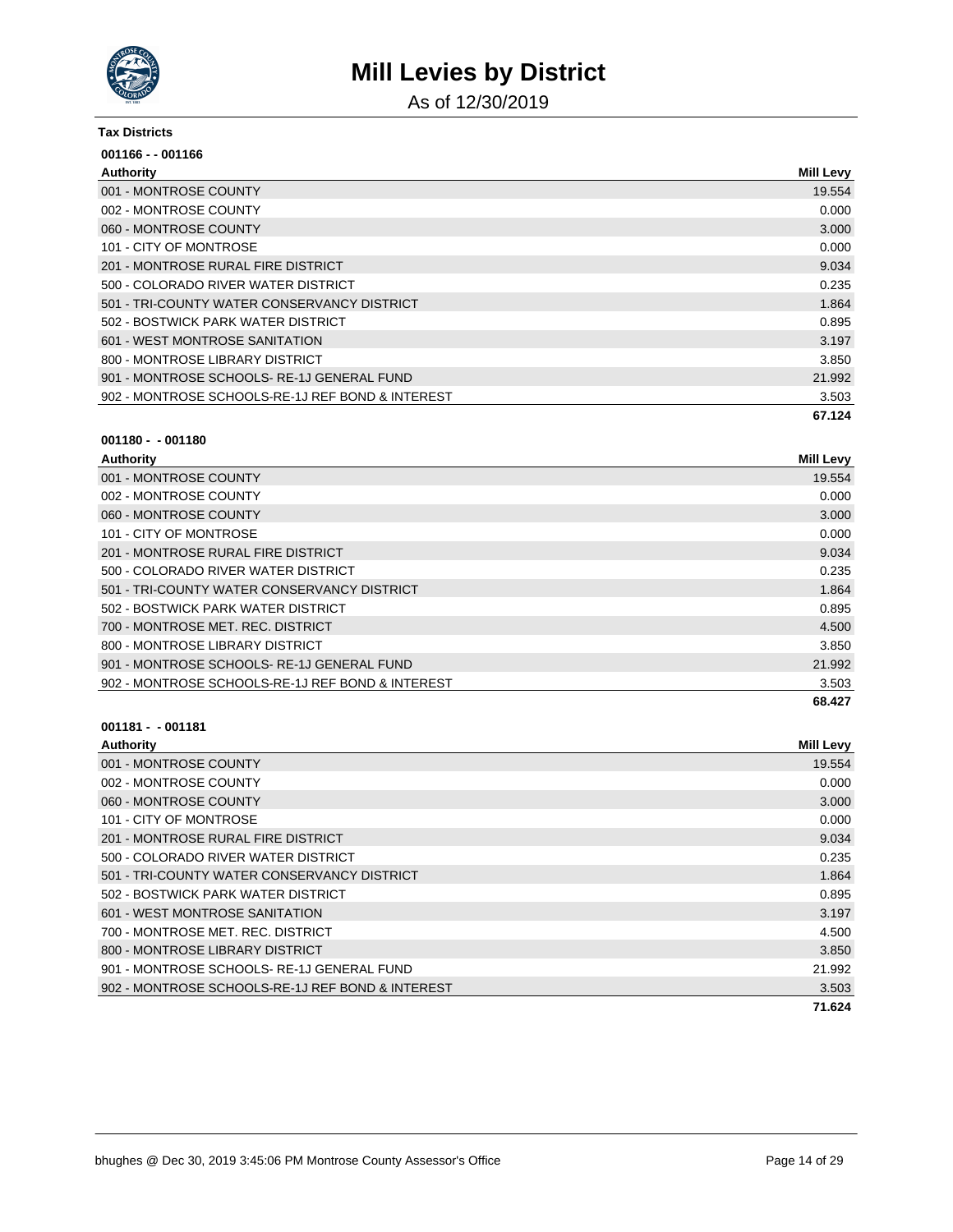

As of 12/30/2019

#### **Tax Districts**

| $001182 - 001182$                                |                  |
|--------------------------------------------------|------------------|
| Authority                                        | <b>Mill Levy</b> |
| 001 - MONTROSE COUNTY                            | 19.554           |
| 002 - MONTROSE COUNTY                            | 0.000            |
| 060 - MONTROSE COUNTY                            | 3.000            |
| 101 - CITY OF MONTROSE                           | 0.000            |
| 201 - MONTROSE RURAL FIRE DISTRICT               | 9.034            |
| 400 - UNCOMPAHGRE VALLEY PEST DISTRICT           | 0.000            |
| 500 - COLORADO RIVER WATER DISTRICT              | 0.235            |
| 501 - TRI-COUNTY WATER CONSERVANCY DISTRICT      | 1.864            |
| 502 - BOSTWICK PARK WATER DISTRICT               | 0.895            |
| 800 - MONTROSE LIBRARY DISTRICT                  | 3.850            |
| 901 - MONTROSE SCHOOLS-RE-1J GENERAL FUND        | 21.992           |
| 902 - MONTROSE SCHOOLS-RE-1J REF BOND & INTEREST | 3.503            |
|                                                  | 63.927           |

#### **001183 - - 001183**

| <b>Authority</b>                                 | <b>Mill Levy</b> |
|--------------------------------------------------|------------------|
| 001 - MONTROSE COUNTY                            | 19.554           |
| 002 - MONTROSE COUNTY                            | 0.000            |
| 060 - MONTROSE COUNTY                            | 3.000            |
| 101 - CITY OF MONTROSE                           | 0.000            |
| 201 - MONTROSE RURAL FIRE DISTRICT               | 9.034            |
| 400 - UNCOMPAHGRE VALLEY PEST DISTRICT           | 0.000            |
| 500 - COLORADO RIVER WATER DISTRICT              | 0.235            |
| 501 - TRI-COUNTY WATER CONSERVANCY DISTRICT      | 1.864            |
| 700 - MONTROSE MET. REC. DISTRICT                | 4.500            |
| 800 - MONTROSE LIBRARY DISTRICT                  | 3.850            |
| 901 - MONTROSE SCHOOLS-RE-1J GENERAL FUND        | 21.992           |
| 902 - MONTROSE SCHOOLS-RE-1J REF BOND & INTEREST | 3.503            |
|                                                  | 67.532           |

| <b>Authority</b>                                 | <b>Mill Levy</b> |
|--------------------------------------------------|------------------|
| 001 - MONTROSE COUNTY                            | 19.554           |
| 002 - MONTROSE COUNTY                            | 0.000            |
| 060 - MONTROSE COUNTY                            | 3.000            |
| 101 - CITY OF MONTROSE                           | 0.000            |
| 201 - MONTROSE RURAL FIRE DISTRICT               | 9.034            |
| 500 - COLORADO RIVER WATER DISTRICT              | 0.235            |
| 501 - TRI-COUNTY WATER CONSERVANCY DISTRICT      | 1.864            |
| 700 - MONTROSE MET. REC. DISTRICT                | 4.500            |
| 800 - MONTROSE LIBRARY DISTRICT                  | 3.850            |
| 901 - MONTROSE SCHOOLS-RE-1J GENERAL FUND        | 21.992           |
| 902 - MONTROSE SCHOOLS-RE-1J REF BOND & INTEREST | 3.503            |
|                                                  | 67.532           |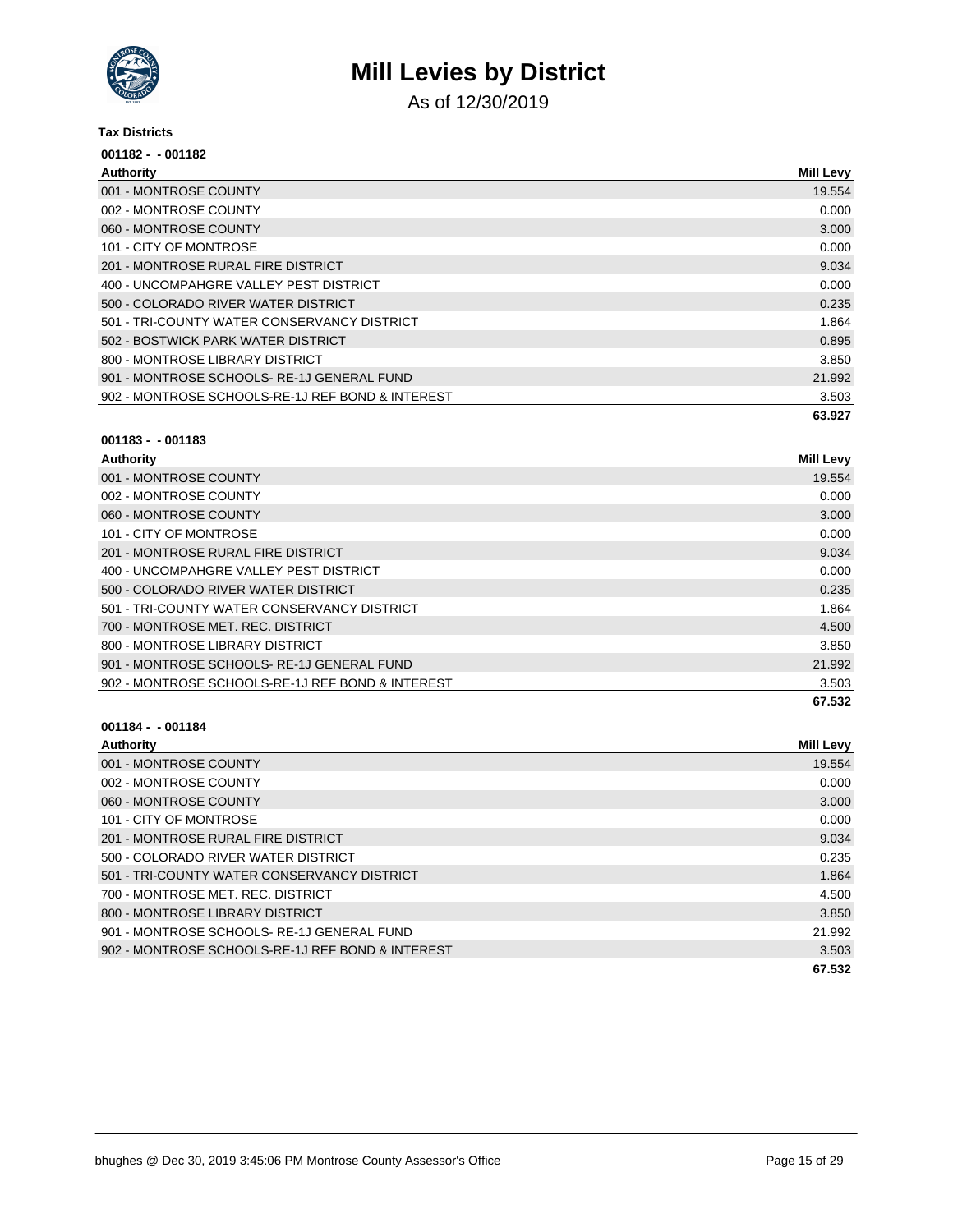

As of 12/30/2019

| <b>Tax Districts</b>                             |                  |
|--------------------------------------------------|------------------|
| $006000 - 006000$                                |                  |
| Authority                                        | <b>Mill Levy</b> |
| 001 - MONTROSE COUNTY                            | 19.554           |
| 002 - MONTROSE COUNTY                            | 0.000            |
| 060 - MONTROSE COUNTY                            | 3.000            |
| 500 - COLORADO RIVER WATER DISTRICT              | 0.235            |
| 502 - BOSTWICK PARK WATER DISTRICT               | 0.895            |
| 800 - MONTROSE LIBRARY DISTRICT                  | 3.850            |
| 901 - MONTROSE SCHOOLS-RE-1J GENERAL FUND        | 21.992           |
| 902 - MONTROSE SCHOOLS-RE-1J REF BOND & INTEREST | 3.503            |
|                                                  | 53.029           |

#### **006010 - - 006010**

| Authority                                        | <b>Mill Levy</b> |
|--------------------------------------------------|------------------|
| 001 - MONTROSE COUNTY                            | 19.554           |
| 002 - MONTROSE COUNTY                            | 0.000            |
| 060 - MONTROSE COUNTY                            | 3.000            |
| 500 - COLORADO RIVER WATER DISTRICT              | 0.235            |
| 502 - BOSTWICK PARK WATER DISTRICT               | 0.895            |
| 700 - MONTROSE MET. REC. DISTRICT                | 4.500            |
| 800 - MONTROSE LIBRARY DISTRICT                  | 3.850            |
| 901 - MONTROSE SCHOOLS-RE-1J GENERAL FUND        | 21.992           |
| 902 - MONTROSE SCHOOLS-RE-1J REF BOND & INTEREST | 3.503            |
|                                                  | 57.529           |

## **014010 - - 014010**

| Authority                                        | <b>Mill Levy</b> |
|--------------------------------------------------|------------------|
| 001 - MONTROSE COUNTY                            | 19.554           |
| 002 - MONTROSE COUNTY                            | 0.000            |
| 060 - MONTROSE COUNTY                            | 3.000            |
| 202 - OLATHE FIRE DISTRICT                       | 7.516            |
| 307 - PEA GREEN CEMETERY                         | 0.341            |
| 400 - UNCOMPAHGRE VALLEY PEST DISTRICT           | 0.000            |
| 500 - COLORADO RIVER WATER DISTRICT              | 0.235            |
| 501 - TRI-COUNTY WATER CONSERVANCY DISTRICT      | 1.864            |
| 800 - MONTROSE LIBRARY DISTRICT                  | 3.850            |
| 901 - MONTROSE SCHOOLS-RE-1J GENERAL FUND        | 21.992           |
| 902 - MONTROSE SCHOOLS-RE-1J REF BOND & INTEREST | 3.503            |
|                                                  | 61.855           |

| Authority                                        | <b>Mill Levy</b> |
|--------------------------------------------------|------------------|
| 001 - MONTROSE COUNTY                            | 19.554           |
| 002 - MONTROSE COUNTY                            | 0.000            |
| 060 - MONTROSE COUNTY                            | 3.000            |
| 102 - TOWN OF OLATHE                             | 8.090            |
| 202 - OLATHE FIRE DISTRICT                       | 7.516            |
| 302 - OLATHE CEMETERY                            | 0.867            |
| 500 - COLORADO RIVER WATER DISTRICT              | 0.235            |
| 501 - TRI-COUNTY WATER CONSERVANCY DISTRICT      | 1.864            |
| 800 - MONTROSE LIBRARY DISTRICT                  | 3.850            |
| 901 - MONTROSE SCHOOLS-RE-1J GENERAL FUND        | 21.992           |
| 902 - MONTROSE SCHOOLS-RE-1J REF BOND & INTEREST | 3.503            |
|                                                  | 70.471           |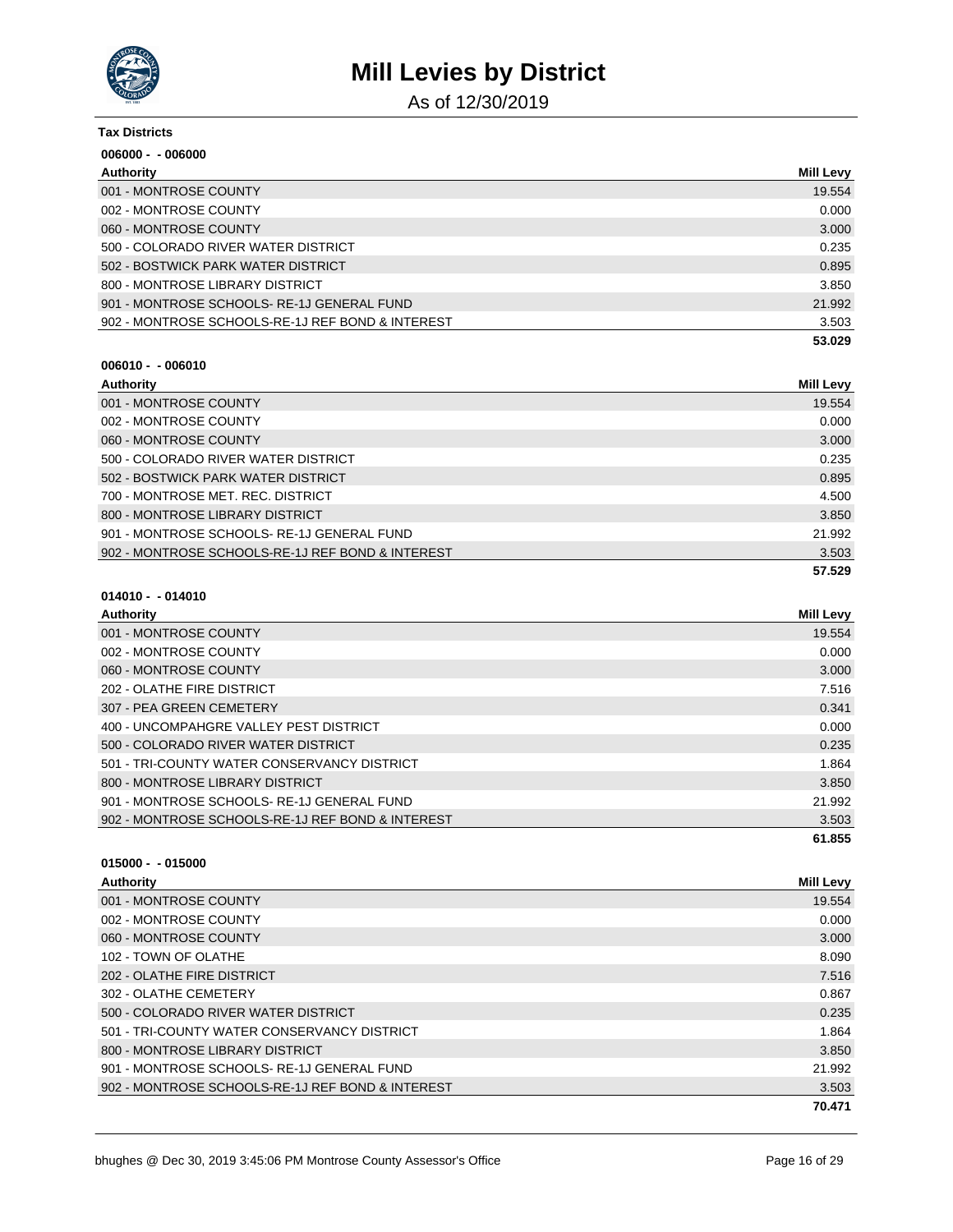

As of 12/30/2019

| <b>Tax Districts</b>                             |                  |
|--------------------------------------------------|------------------|
| $015020 - 015020$                                |                  |
| Authority                                        | <b>Mill Levy</b> |
| 001 - MONTROSE COUNTY                            | 19.554           |
| 002 - MONTROSE COUNTY                            | 0.000            |
| 060 - MONTROSE COUNTY                            | 3.000            |
| 202 - OLATHE FIRE DISTRICT                       | 7.516            |
| 302 - OLATHE CEMETERY                            | 0.867            |
| 500 - COLORADO RIVER WATER DISTRICT              | 0.235            |
| 501 - TRI-COUNTY WATER CONSERVANCY DISTRICT      | 1.864            |
| 800 - MONTROSE LIBRARY DISTRICT                  | 3.850            |
| 901 - MONTROSE SCHOOLS-RE-1J GENERAL FUND        | 21.992           |
| 902 - MONTROSE SCHOOLS-RE-1J REF BOND & INTEREST | 3.503            |
|                                                  | 62.381           |

### **015030 - - 015030**

| Authority                                        | <b>Mill Levy</b> |
|--------------------------------------------------|------------------|
| 001 - MONTROSE COUNTY                            | 19.554           |
| 002 - MONTROSE COUNTY                            | 0.000            |
| 060 - MONTROSE COUNTY                            | 3.000            |
| 202 - OLATHE FIRE DISTRICT                       | 7.516            |
| 302 - OLATHE CEMETERY                            | 0.867            |
| 400 - UNCOMPAHGRE VALLEY PEST DISTRICT           | 0.000            |
| 500 - COLORADO RIVER WATER DISTRICT              | 0.235            |
| 501 - TRI-COUNTY WATER CONSERVANCY DISTRICT      | 1.864            |
| 800 - MONTROSE LIBRARY DISTRICT                  | 3.850            |
| 901 - MONTROSE SCHOOLS-RE-1J GENERAL FUND        | 21.992           |
| 902 - MONTROSE SCHOOLS-RE-1J REF BOND & INTEREST | 3.503            |
|                                                  | 62.381           |

| Authority                                        | <b>Mill Levy</b> |
|--------------------------------------------------|------------------|
| 001 - MONTROSE COUNTY                            | 19.554           |
| 002 - MONTROSE COUNTY                            | 0.000            |
| 060 - MONTROSE COUNTY                            | 3.000            |
| 400 - UNCOMPAHGRE VALLEY PEST DISTRICT           | 0.000            |
| 500 - COLORADO RIVER WATER DISTRICT              | 0.235            |
| 501 - TRI-COUNTY WATER CONSERVANCY DISTRICT      | 1.864            |
| 800 - MONTROSE LIBRARY DISTRICT                  | 3.850            |
| 901 - MONTROSE SCHOOLS-RE-1J GENERAL FUND        | 21.992           |
| 902 - MONTROSE SCHOOLS-RE-1J REF BOND & INTEREST | 3.503            |
|                                                  | 53.998           |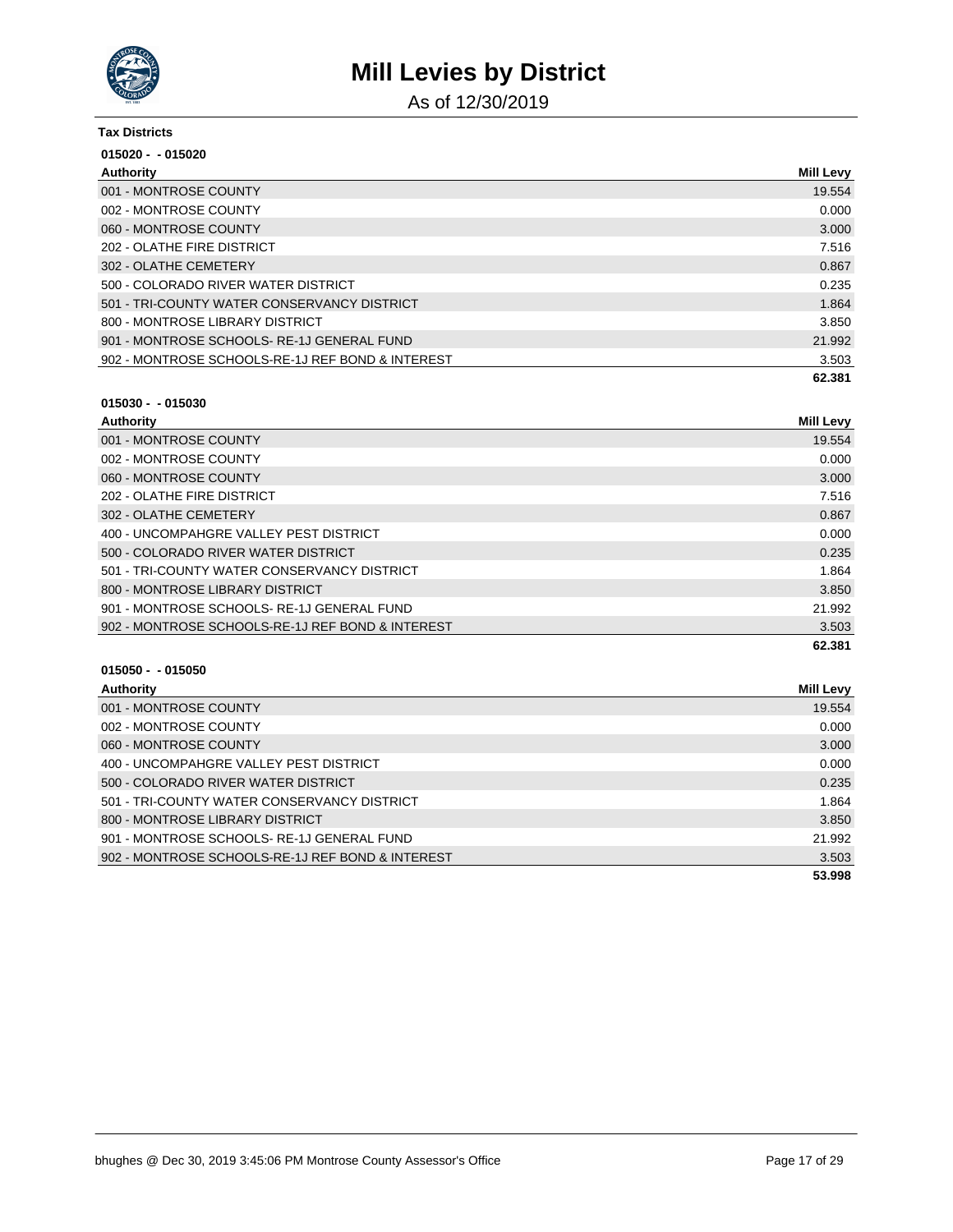

As of 12/30/2019

| <b>Tax Districts</b>                             |                  |
|--------------------------------------------------|------------------|
| $015051 - 015051$                                |                  |
| Authority                                        | <b>Mill Levy</b> |
| 001 - MONTROSE COUNTY                            | 19.554           |
| 002 - MONTROSE COUNTY                            | 0.000            |
| 060 - MONTROSE COUNTY                            | 3.000            |
| 400 - UNCOMPAHGRE VALLEY PEST DISTRICT           | 0.000            |
| 500 - COLORADO RIVER WATER DISTRICT              | 0.235            |
| 501 - TRI-COUNTY WATER CONSERVANCY DISTRICT      | 1.864            |
| 700 - MONTROSE MET. REC. DISTRICT                | 4.500            |
| 800 - MONTROSE LIBRARY DISTRICT                  | 3.850            |
| 901 - MONTROSE SCHOOLS-RE-1J GENERAL FUND        | 21.992           |
| 902 - MONTROSE SCHOOLS-RE-1J REF BOND & INTEREST | 3.503            |
|                                                  | 58.498           |

### **015080 - - 015080**

| Authority                                        | Mill Levy |
|--------------------------------------------------|-----------|
| 001 - MONTROSE COUNTY                            | 19.554    |
| 002 - MONTROSE COUNTY                            | 0.000     |
| 060 - MONTROSE COUNTY                            | 3.000     |
| 202 - OLATHE FIRE DISTRICT                       | 7.516     |
| 500 - COLORADO RIVER WATER DISTRICT              | 0.235     |
| 506 - FRUITLAND WATER DISTRICT                   | 0.000     |
| 800 - MONTROSE LIBRARY DISTRICT                  | 3.850     |
| 901 - MONTROSE SCHOOLS-RE-1J GENERAL FUND        | 21.992    |
| 902 - MONTROSE SCHOOLS-RE-1J REF BOND & INTEREST | 3.503     |
|                                                  | 59.650    |

### **015100 - - 015100**

| Authority                                        | Mill Levy |
|--------------------------------------------------|-----------|
| 001 - MONTROSE COUNTY                            | 19.554    |
| 002 - MONTROSE COUNTY                            | 0.000     |
| 060 - MONTROSE COUNTY                            | 3.000     |
| 202 - OLATHE FIRE DISTRICT                       | 7.516     |
| 500 - COLORADO RIVER WATER DISTRICT              | 0.235     |
| 501 - TRI-COUNTY WATER CONSERVANCY DISTRICT      | 1.864     |
| 800 - MONTROSE LIBRARY DISTRICT                  | 3.850     |
| 901 - MONTROSE SCHOOLS-RE-1J GENERAL FUND        | 21.992    |
| 902 - MONTROSE SCHOOLS-RE-1J REF BOND & INTEREST | 3.503     |
|                                                  | 61.514    |

| Authority                                        | <b>Mill Levy</b> |
|--------------------------------------------------|------------------|
| 001 - MONTROSE COUNTY                            | 19.554           |
| 002 - MONTROSE COUNTY                            | 0.000            |
| 060 - MONTROSE COUNTY                            | 3.000            |
| 202 - OLATHE FIRE DISTRICT                       | 7.516            |
| 400 - UNCOMPAHGRE VALLEY PEST DISTRICT           | 0.000            |
| 500 - COLORADO RIVER WATER DISTRICT              | 0.235            |
| 501 - TRI-COUNTY WATER CONSERVANCY DISTRICT      | 1.864            |
| 800 - MONTROSE LIBRARY DISTRICT                  | 3.850            |
| 901 - MONTROSE SCHOOLS-RE-1J GENERAL FUND        | 21.992           |
| 902 - MONTROSE SCHOOLS-RE-1J REF BOND & INTEREST | 3.503            |
|                                                  | 61.514           |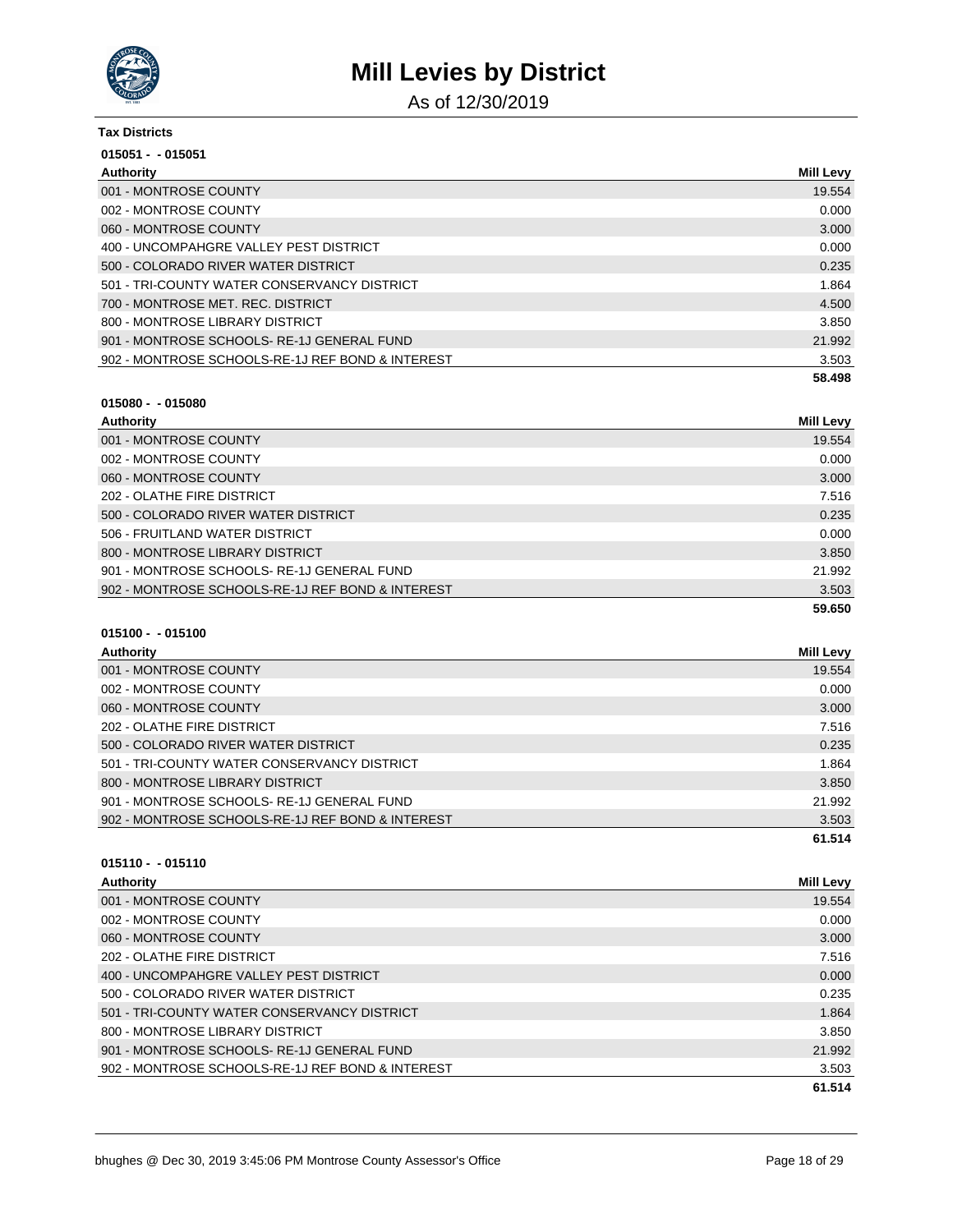

As of 12/30/2019

| <b>Tax Districts</b>                             |                  |
|--------------------------------------------------|------------------|
| $015111 - 015111$                                |                  |
| Authority                                        | <b>Mill Levy</b> |
| 001 - MONTROSE COUNTY                            | 19.554           |
| 002 - MONTROSE COUNTY                            | 0.000            |
| 060 - MONTROSE COUNTY                            | 3.000            |
| 500 - COLORADO RIVER WATER DISTRICT              | 0.235            |
| 501 - TRI-COUNTY WATER CONSERVANCY DISTRICT      | 1.864            |
| 506 - FRUITLAND WATER DISTRICT                   | 0.000            |
| 800 - MONTROSE LIBRARY DISTRICT                  | 3.850            |
| 901 - MONTROSE SCHOOLS-RE-1J GENERAL FUND        | 21.992           |
| 902 - MONTROSE SCHOOLS-RE-1J REF BOND & INTEREST | 3.503            |
|                                                  | 53.998           |

# **015112 - - 015112**

| Authority                                        | <b>Mill Levy</b> |
|--------------------------------------------------|------------------|
| 001 - MONTROSE COUNTY                            | 19.554           |
| 002 - MONTROSE COUNTY                            | 0.000            |
| 060 - MONTROSE COUNTY                            | 3.000            |
| 202 - OLATHE FIRE DISTRICT                       | 7.516            |
| 302 - OLATHE CEMETERY                            | 0.867            |
| 500 - COLORADO RIVER WATER DISTRICT              | 0.235            |
| 501 - TRI-COUNTY WATER CONSERVANCY DISTRICT      | 1.864            |
| 502 - BOSTWICK PARK WATER DISTRICT               | 0.895            |
| 800 - MONTROSE LIBRARY DISTRICT                  | 3.850            |
| 901 - MONTROSE SCHOOLS-RE-1J GENERAL FUND        | 21.992           |
| 902 - MONTROSE SCHOOLS-RE-1J REF BOND & INTEREST | 3.503            |
|                                                  | 63.276           |

# **015113 - - 015113**

| <b>Authority</b>                                 | <b>Mill Levy</b> |
|--------------------------------------------------|------------------|
| 001 - MONTROSE COUNTY                            | 19.554           |
| 002 - MONTROSE COUNTY                            | 0.000            |
| 060 - MONTROSE COUNTY                            | 3.000            |
| 202 - OLATHE FIRE DISTRICT                       | 7.516            |
| 307 - PEA GREEN CEMETERY                         | 0.341            |
| 500 - COLORADO RIVER WATER DISTRICT              | 0.235            |
| 501 - TRI-COUNTY WATER CONSERVANCY DISTRICT      | 1.864            |
| 800 - MONTROSE LIBRARY DISTRICT                  | 3.850            |
| 901 - MONTROSE SCHOOLS-RE-1J GENERAL FUND        | 21.992           |
| 902 - MONTROSE SCHOOLS-RE-1J REF BOND & INTEREST | 3.503            |
|                                                  | 61.855           |

| Authority                                        | <b>Mill Levy</b> |
|--------------------------------------------------|------------------|
| 001 - MONTROSE COUNTY                            | 19.554           |
| 002 - MONTROSE COUNTY                            | 0.000            |
| 060 - MONTROSE COUNTY                            | 3.000            |
| 503 - SOUTHWESTERN WATER DISTRICT                | 0.403            |
| 800 - MONTROSE LIBRARY DISTRICT                  | 3.850            |
| 901 - MONTROSE SCHOOLS-RE-1J GENERAL FUND        | 21.992           |
| 902 - MONTROSE SCHOOLS-RE-1J REF BOND & INTEREST | 3.503            |
|                                                  | 52.302           |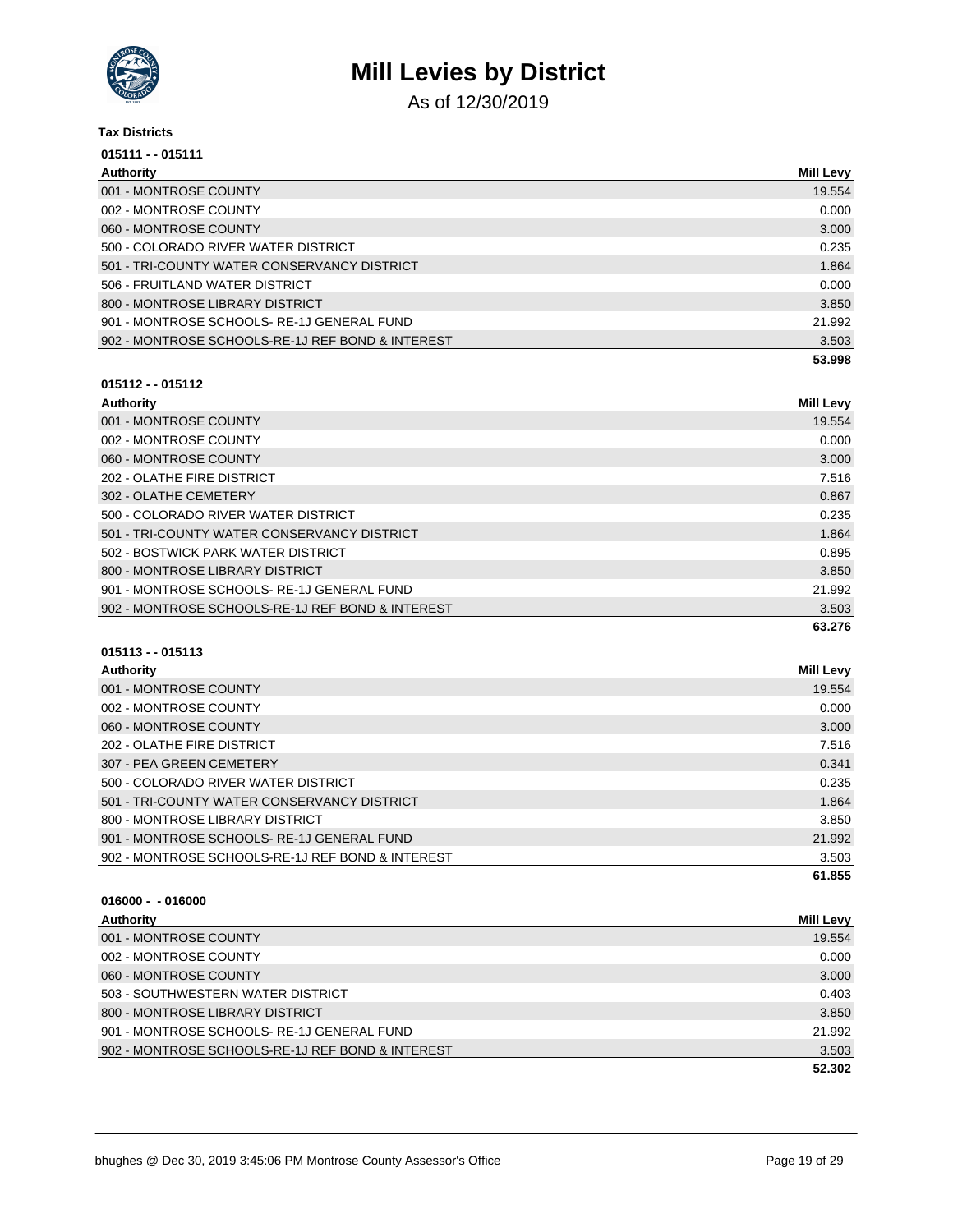

As of 12/30/2019

| <b>Tax Districts</b>                             |                  |
|--------------------------------------------------|------------------|
| $016010 - 016010$                                |                  |
| Authority                                        | <b>Mill Levy</b> |
| 001 - MONTROSE COUNTY                            | 19.554           |
| 002 - MONTROSE COUNTY                            | 0.000            |
| 060 - MONTROSE COUNTY                            | 3.000            |
| 501 - TRI-COUNTY WATER CONSERVANCY DISTRICT      | 1.864            |
| 503 - SOUTHWESTERN WATER DISTRICT                | 0.403            |
| 800 - MONTROSE LIBRARY DISTRICT                  | 3.850            |
| 901 - MONTROSE SCHOOLS-RE-1J GENERAL FUND        | 21.992           |
| 902 - MONTROSE SCHOOLS-RE-1J REF BOND & INTEREST | 3.503            |
|                                                  | 54.166           |

#### **016020 - - 016020**

| Authority                                        | <b>Mill Levy</b> |
|--------------------------------------------------|------------------|
| 001 - MONTROSE COUNTY                            | 19.554           |
| 002 - MONTROSE COUNTY                            | 0.000            |
| 060 - MONTROSE COUNTY                            | 3.000            |
| 501 - TRI-COUNTY WATER CONSERVANCY DISTRICT      | 1.864            |
| 503 - SOUTHWESTERN WATER DISTRICT                | 0.403            |
| 702 - CORNERSTONE METROPOLITAN DISTRICT #1       | 0.000            |
| 800 - MONTROSE LIBRARY DISTRICT                  | 3.850            |
| 901 - MONTROSE SCHOOLS-RE-1J GENERAL FUND        | 21.992           |
| 902 - MONTROSE SCHOOLS-RE-1J REF BOND & INTEREST | 3.503            |
|                                                  | 54.166           |

## **016030 - - 016030**

| Authority                                        | Mill Levy |
|--------------------------------------------------|-----------|
| 001 - MONTROSE COUNTY                            | 19.554    |
| 002 - MONTROSE COUNTY                            | 0.000     |
| 060 - MONTROSE COUNTY                            | 3.000     |
| 501 - TRI-COUNTY WATER CONSERVANCY DISTRICT      | 1.864     |
| 503 - SOUTHWESTERN WATER DISTRICT                | 0.403     |
| 703 - CORNERSTONE METROPOLITAN DISTRICT #2       | 110.000   |
| 800 - MONTROSE LIBRARY DISTRICT                  | 3.850     |
| 901 - MONTROSE SCHOOLS-RE-1J GENERAL FUND        | 21.992    |
| 902 - MONTROSE SCHOOLS-RE-1J REF BOND & INTEREST | 3.503     |
|                                                  | 164.166   |

| Authority                                 | Mill Levy |
|-------------------------------------------|-----------|
| 001 - MONTROSE COUNTY                     | 19.554    |
| 002 - MONTROSE COUNTY                     | 0.000     |
| 060 - MONTROSE COUNTY                     | 3.000     |
| 204 - NORWOOD FIRE PROTECTION DISTRICT    | 10.600    |
| 503 - SOUTHWESTERN WATER DISTRICT         | 0.403     |
| 504 - SAN MIGUEL WATER DISTRICT           | 0.094     |
| 800 - MONTROSE LIBRARY DISTRICT           | 3.850     |
| 917 - NORWOOD SCHOOLS-R2J GENERAL FUND    | 12.888    |
| 918 - NORWOOD SCHOOLS-R2J BOND & INTEREST | 6.680     |
|                                           | 57.069    |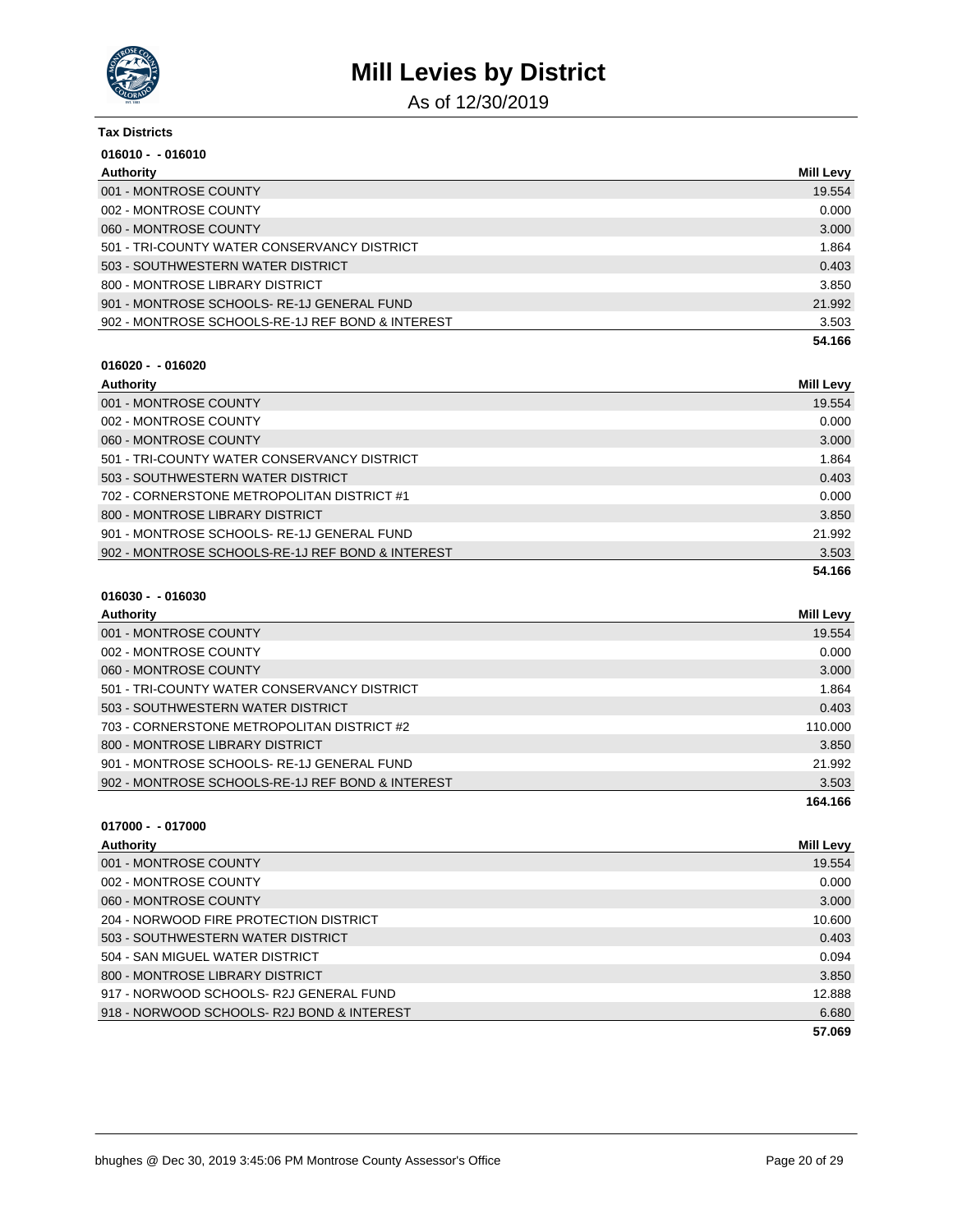

As of 12/30/2019

| <b>Tax Districts</b>                      |                  |
|-------------------------------------------|------------------|
| $017010 - 017010$                         |                  |
| Authority                                 | <b>Mill Levy</b> |
| 001 - MONTROSE COUNTY                     | 19.554           |
| 002 - MONTROSE COUNTY                     | 0.000            |
| 060 - MONTROSE COUNTY                     | 3.000            |
| 503 - SOUTHWESTERN WATER DISTRICT         | 0.403            |
| 504 - SAN MIGUEL WATER DISTRICT           | 0.094            |
| 800 - MONTROSE LIBRARY DISTRICT           | 3.850            |
| 917 - NORWOOD SCHOOLS-R2J GENERAL FUND    | 12.888           |
| 918 - NORWOOD SCHOOLS-R2J BOND & INTEREST | 6.680            |
|                                           | 46.469           |

#### **017020 - - 017020**

| Authority                                 | Mill Levy |
|-------------------------------------------|-----------|
| 001 - MONTROSE COUNTY                     | 19.554    |
| 002 - MONTROSE COUNTY                     | 0.000     |
| 060 - MONTROSE COUNTY                     | 3.000     |
| 503 - SOUTHWESTERN WATER DISTRICT         | 0.403     |
| 800 - MONTROSE LIBRARY DISTRICT           | 3.850     |
| 917 - NORWOOD SCHOOLS- R2J GENERAL FUND   | 12.888    |
| 918 - NORWOOD SCHOOLS-R2J BOND & INTEREST | 6.680     |
|                                           | 46.375    |

#### **017030 - - 017030**

**017040 - - 017040**

| Authority                                  | Mill Levy |
|--------------------------------------------|-----------|
| 001 - MONTROSE COUNTY                      | 19.554    |
| 002 - MONTROSE COUNTY                      | 0.000     |
| 060 - MONTROSE COUNTY                      | 3.000     |
| 204 - NORWOOD FIRE PROTECTION DISTRICT     | 10.600    |
| 503 - SOUTHWESTERN WATER DISTRICT          | 0.403     |
| 800 - MONTROSE LIBRARY DISTRICT            | 3.850     |
| 917 - NORWOOD SCHOOLS-R2J GENERAL FUND     | 12.888    |
| 918 - NORWOOD SCHOOLS- R2J BOND & INTEREST | 6.680     |
|                                            | 56.975    |

## **Authority Mill Levy** 001 - MONTROSE COUNTY **19.554** 002 - MONTROSE COUNTY 0.000 NOTES AND THE SERVICE OF THE SERVICE OF THE SERVICE OF THE SERVICE OF THE SERVICE O 060 - MONTROSE COUNTY 3.000 503 - SOUTHWESTERN WATER DISTRICT 0.403 504 - SAN MIGUEL WATER DISTRICT 0.094 800 - MONTROSE LIBRARY DISTRICT 3.850 901 - MONTROSE SCHOOLS- RE-1J GENERAL FUND 21.992 902 - MONTROSE SCHOOLS-RE-1J REF BOND & INTEREST 3.503 **52.396**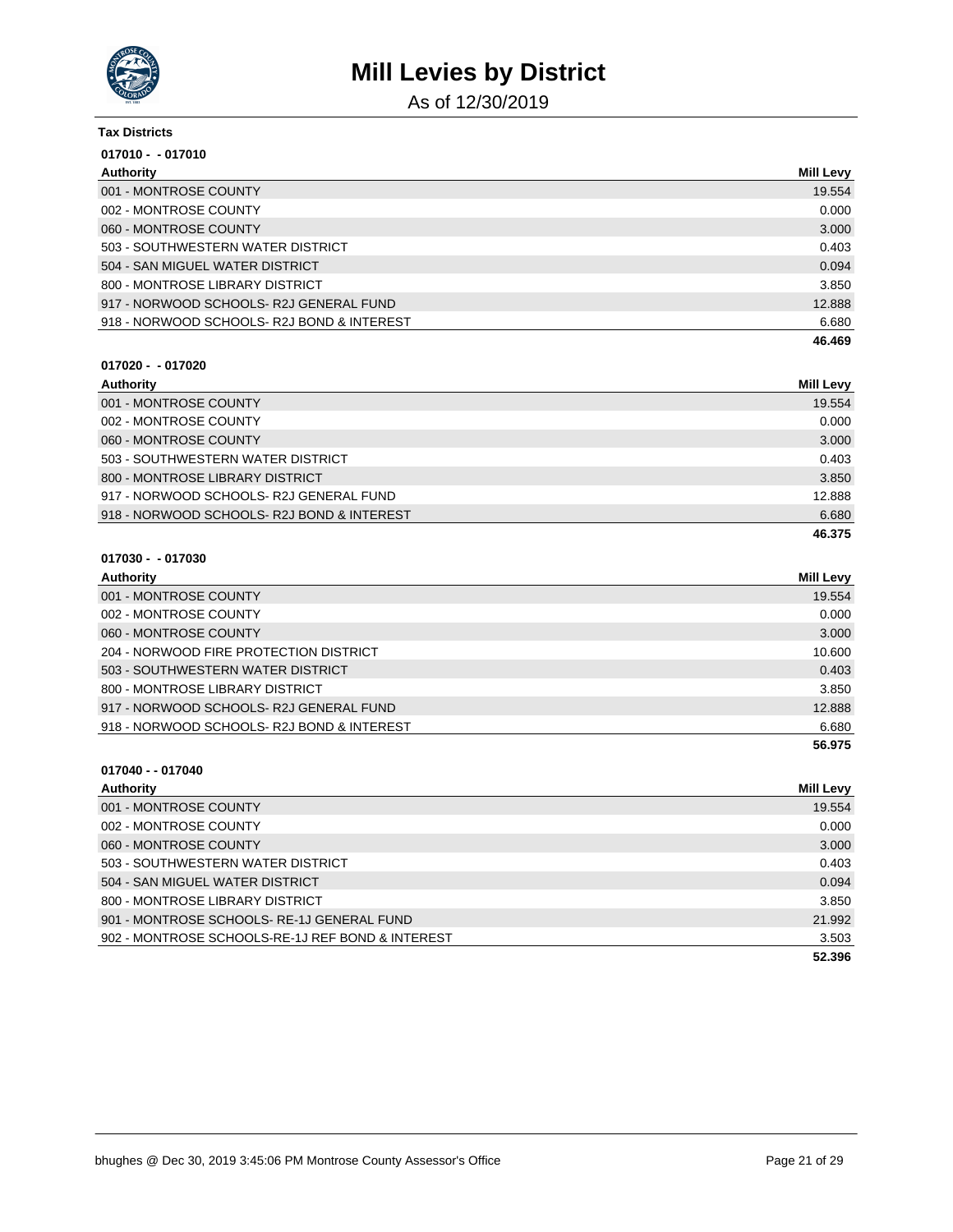

As of 12/30/2019

| <b>Tax Districts</b>                             |                  |
|--------------------------------------------------|------------------|
| 017050 - - 017050                                |                  |
| Authority                                        | <b>Mill Levy</b> |
| 001 - MONTROSE COUNTY                            | 19.554           |
| 002 - MONTROSE COUNTY                            | 0.000            |
| 060 - MONTROSE COUNTY                            | 3.000            |
| 204 - NORWOOD FIRE PROTECTION DISTRICT           | 10.600           |
| 503 - SOUTHWESTERN WATER DISTRICT                | 0.403            |
| 504 - SAN MIGUEL WATER DISTRICT                  | 0.094            |
| 800 - MONTROSE LIBRARY DISTRICT                  | 3.850            |
| 901 - MONTROSE SCHOOLS-RE-1J GENERAL FUND        | 21.992           |
| 902 - MONTROSE SCHOOLS-RE-1J REF BOND & INTEREST | 3.503            |
|                                                  | 62.996           |

| - 018000<br>018000 - |
|----------------------|
|----------------------|

| Authority                                     | <b>Mill Levy</b> |
|-----------------------------------------------|------------------|
| 001 - MONTROSE COUNTY                         | 19.554           |
| 002 - MONTROSE COUNTY                         | 0.000            |
| 060 - MONTROSE COUNTY                         | 3.000            |
| 104 - TOWN OF NUCLA                           | 15.253           |
| 203 - NUCLA-NATURITA FIRE PROTECTION DISTRICT | 6.000            |
| 303 - NUCLA-NATURITA CEMETERY                 | 0.638            |
| 503 - SOUTHWESTERN WATER DISTRICT             | 0.403            |
| 925 - WEST END SCHOOLS-RE2 GENERAL FUND       | 26.630           |
|                                               | 71.478           |

| 025000 - - 025000 |  |
|-------------------|--|
|-------------------|--|

| Authority                                     | Mill Levy |
|-----------------------------------------------|-----------|
| 001 - MONTROSE COUNTY                         | 19.554    |
| 002 - MONTROSE COUNTY                         | 0.000     |
| 060 - MONTROSE COUNTY                         | 3.000     |
| 103 - TOWN OF NATURITA                        | 13.936    |
| 203 - NUCLA-NATURITA FIRE PROTECTION DISTRICT | 6.000     |
| 303 - NUCLA-NATURITA CEMETERY                 | 0.638     |
| 503 - SOUTHWESTERN WATER DISTRICT             | 0.403     |
| 504 - SAN MIGUEL WATER DISTRICT               | 0.094     |
| 800 - MONTROSE LIBRARY DISTRICT               | 3.850     |
| 925 - WEST END SCHOOLS-RE2 GENERAL FUND       | 26.630    |
|                                               | 74.105    |

| $025005 - 025005$                             |                  |
|-----------------------------------------------|------------------|
| Authority                                     | <b>Mill Levy</b> |
| 001 - MONTROSE COUNTY                         | 19.554           |
| 002 - MONTROSE COUNTY                         | 0.000            |
| 060 - MONTROSE COUNTY                         | 3.000            |
| 103 - TOWN OF NATURITA                        | 13.936           |
| 203 - NUCLA-NATURITA FIRE PROTECTION DISTRICT | 6.000            |
| 303 - NUCLA-NATURITA CEMETERY                 | 0.638            |
| 503 - SOUTHWESTERN WATER DISTRICT             | 0.403            |
| 800 - MONTROSE LIBRARY DISTRICT               | 3.850            |
| 925 - WEST END SCHOOLS-RE2 GENERAL FUND       | 26.630           |
|                                               | 74.011           |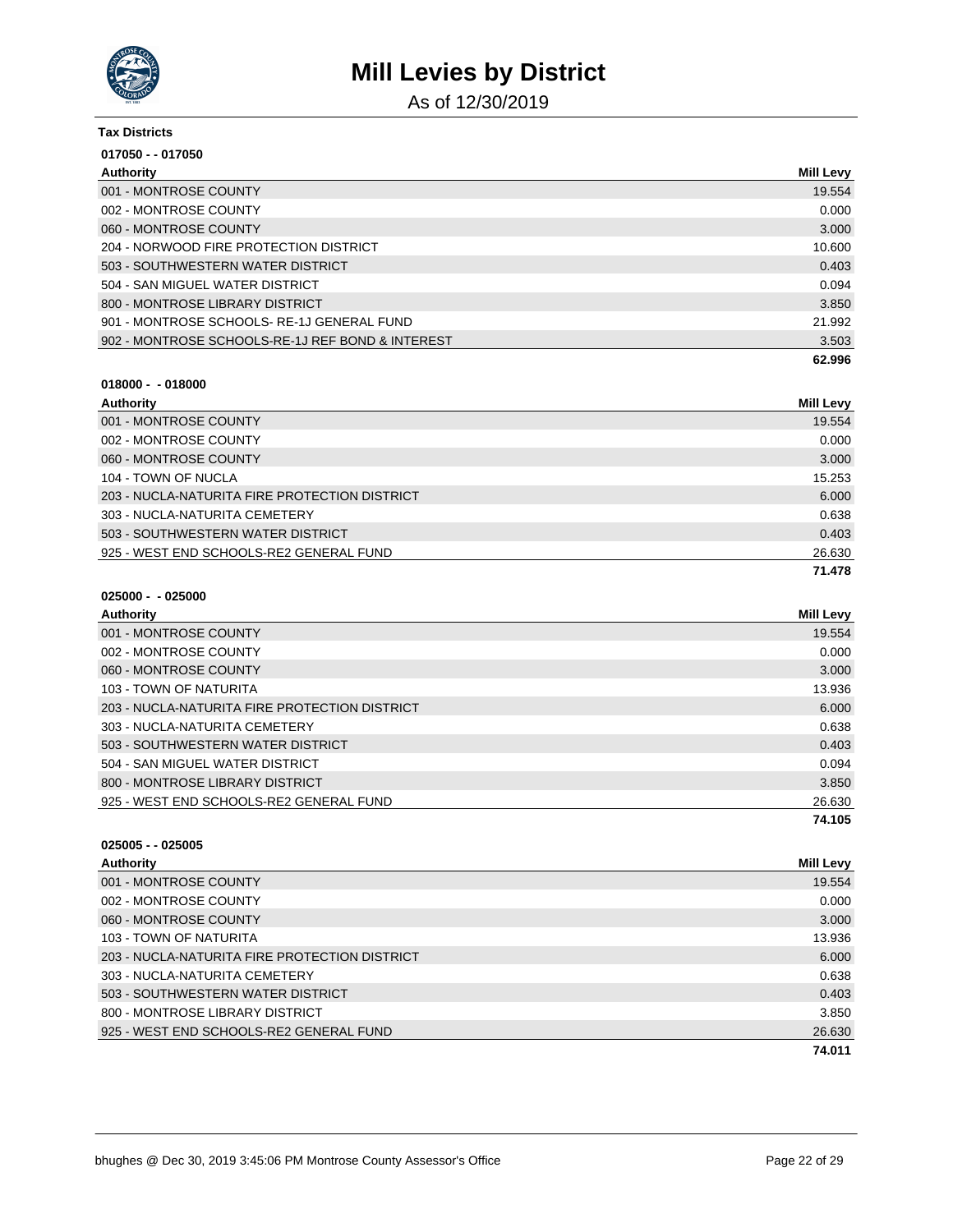

As of 12/30/2019

| <b>Tax Districts</b>                          |                  |
|-----------------------------------------------|------------------|
| $025010 - 025010$                             |                  |
| Authority                                     | <b>Mill Levy</b> |
| 001 - MONTROSE COUNTY                         | 19.554           |
| 002 - MONTROSE COUNTY                         | 0.000            |
| 060 - MONTROSE COUNTY                         | 3.000            |
| 203 - NUCLA-NATURITA FIRE PROTECTION DISTRICT | 6.000            |
| 303 - NUCLA-NATURITA CEMETERY                 | 0.638            |
| 503 - SOUTHWESTERN WATER DISTRICT             | 0.403            |
| 504 - SAN MIGUEL WATER DISTRICT               | 0.094            |
| 800 - MONTROSE LIBRARY DISTRICT               | 3.850            |
| 925 - WEST END SCHOOLS-RE2 GENERAL FUND       | 26.630           |
|                                               | 60.169           |

### **025018 - - 025018**

| Authority                               | <b>Mill Levy</b> |
|-----------------------------------------|------------------|
| 001 - MONTROSE COUNTY                   | 19.554           |
| 002 - MONTROSE COUNTY                   | 0.000            |
| 060 - MONTROSE COUNTY                   | 3.000            |
| 503 - SOUTHWESTERN WATER DISTRICT       | 0.403            |
| 504 - SAN MIGUEL WATER DISTRICT         | 0.094            |
| 800 - MONTROSE LIBRARY DISTRICT         | 3.850            |
| 925 - WEST END SCHOOLS-RE2 GENERAL FUND | 26.630           |
|                                         | 53.531           |

### **025021 - - 025021**

| Authority                                     | <b>Mill Levy</b> |
|-----------------------------------------------|------------------|
| 001 - MONTROSE COUNTY                         | 19.554           |
| 002 - MONTROSE COUNTY                         | 0.000            |
| 060 - MONTROSE COUNTY                         | 3.000            |
| 203 - NUCLA-NATURITA FIRE PROTECTION DISTRICT | 6.000            |
| 503 - SOUTHWESTERN WATER DISTRICT             | 0.403            |
| 504 - SAN MIGUEL WATER DISTRICT               | 0.094            |
| 800 - MONTROSE LIBRARY DISTRICT               | 3.850            |
| 925 - WEST END SCHOOLS-RE2 GENERAL FUND       | 26.630           |
|                                               | 59.531           |

| Authority                                     | <b>Mill Levy</b> |
|-----------------------------------------------|------------------|
| 001 - MONTROSE COUNTY                         | 19.554           |
| 002 - MONTROSE COUNTY                         | 0.000            |
| 060 - MONTROSE COUNTY                         | 3.000            |
| 203 - NUCLA-NATURITA FIRE PROTECTION DISTRICT | 6.000            |
| 503 - SOUTHWESTERN WATER DISTRICT             | 0.403            |
| 800 - MONTROSE LIBRARY DISTRICT               | 3.850            |
| 925 - WEST END SCHOOLS-RE2 GENERAL FUND       | 26.630           |
|                                               | 59.437           |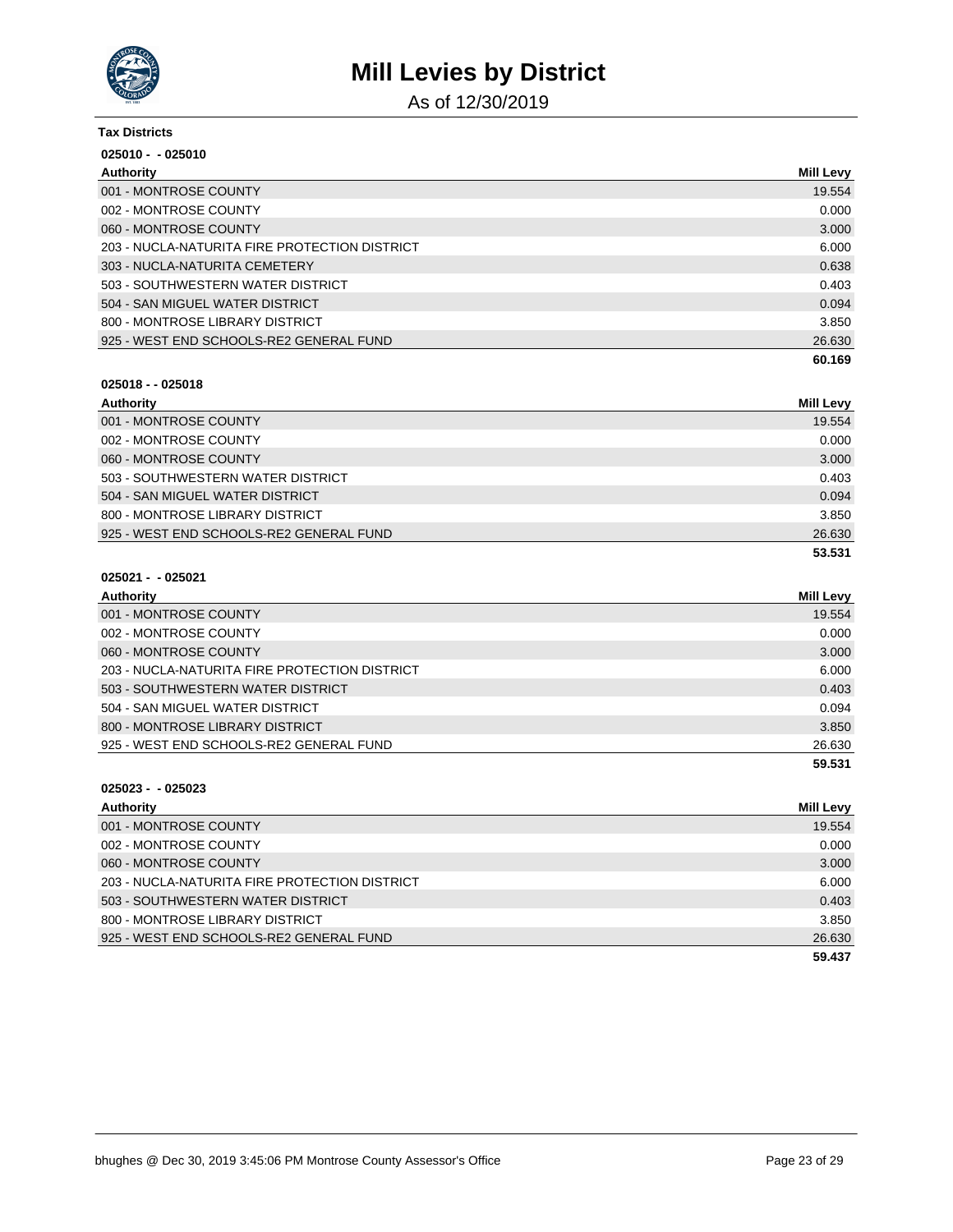

As of 12/30/2019

| <b>Tax Districts</b>                          |                  |
|-----------------------------------------------|------------------|
| 025024 - - 025024                             |                  |
| Authority                                     | <b>Mill Levy</b> |
| 001 - MONTROSE COUNTY                         | 19.554           |
| 002 - MONTROSE COUNTY                         | 0.000            |
| 060 - MONTROSE COUNTY                         | 3.000            |
| 203 - NUCLA-NATURITA FIRE PROTECTION DISTRICT | 6.000            |
| 503 - SOUTHWESTERN WATER DISTRICT             | 0.403            |
| 507 - PARADOX VALLEY WATER DISTRICT           | 0.550            |
| 800 - MONTROSE LIBRARY DISTRICT               | 3.850            |
| 925 - WEST END SCHOOLS-RE2 GENERAL FUND       | 26.630           |
|                                               | 59.987           |

#### **025030 - - 025030**

| Authority                               | <b>Mill Levy</b> |
|-----------------------------------------|------------------|
| 001 - MONTROSE COUNTY                   | 19.554           |
| 002 - MONTROSE COUNTY                   | 0.000            |
| 060 - MONTROSE COUNTY                   | 3.000            |
| 503 - SOUTHWESTERN WATER DISTRICT       | 0.403            |
| 800 - MONTROSE LIBRARY DISTRICT         | 3.850            |
| 925 - WEST END SCHOOLS-RE2 GENERAL FUND | 26.630           |
|                                         | 53.437           |

### **025031 - - 025031**

| Authority                               | <b>Mill Levy</b> |
|-----------------------------------------|------------------|
| 001 - MONTROSE COUNTY                   | 19.554           |
| 002 - MONTROSE COUNTY                   | 0.000            |
| 060 - MONTROSE COUNTY                   | 3.000            |
| 206 - PARADOX RURAL FIRE DISTRICT       | 0.000            |
| 503 - SOUTHWESTERN WATER DISTRICT       | 0.403            |
| 507 - PARADOX VALLEY WATER DISTRICT     | 0.550            |
| 800 - MONTROSE LIBRARY DISTRICT         | 3.850            |
| 925 - WEST END SCHOOLS-RE2 GENERAL FUND | 26.630           |
|                                         | 53.987           |

| Authority                               | <b>Mill Levy</b> |
|-----------------------------------------|------------------|
| 001 - MONTROSE COUNTY                   | 19.554           |
| 002 - MONTROSE COUNTY                   | 0.000            |
| 060 - MONTROSE COUNTY                   | 3.000            |
| 206 - PARADOX RURAL FIRE DISTRICT       | 0.000            |
| 503 - SOUTHWESTERN WATER DISTRICT       | 0.403            |
| 800 - MONTROSE LIBRARY DISTRICT         | 3.850            |
| 925 - WEST END SCHOOLS-RE2 GENERAL FUND | 26.630           |
|                                         | 53.437           |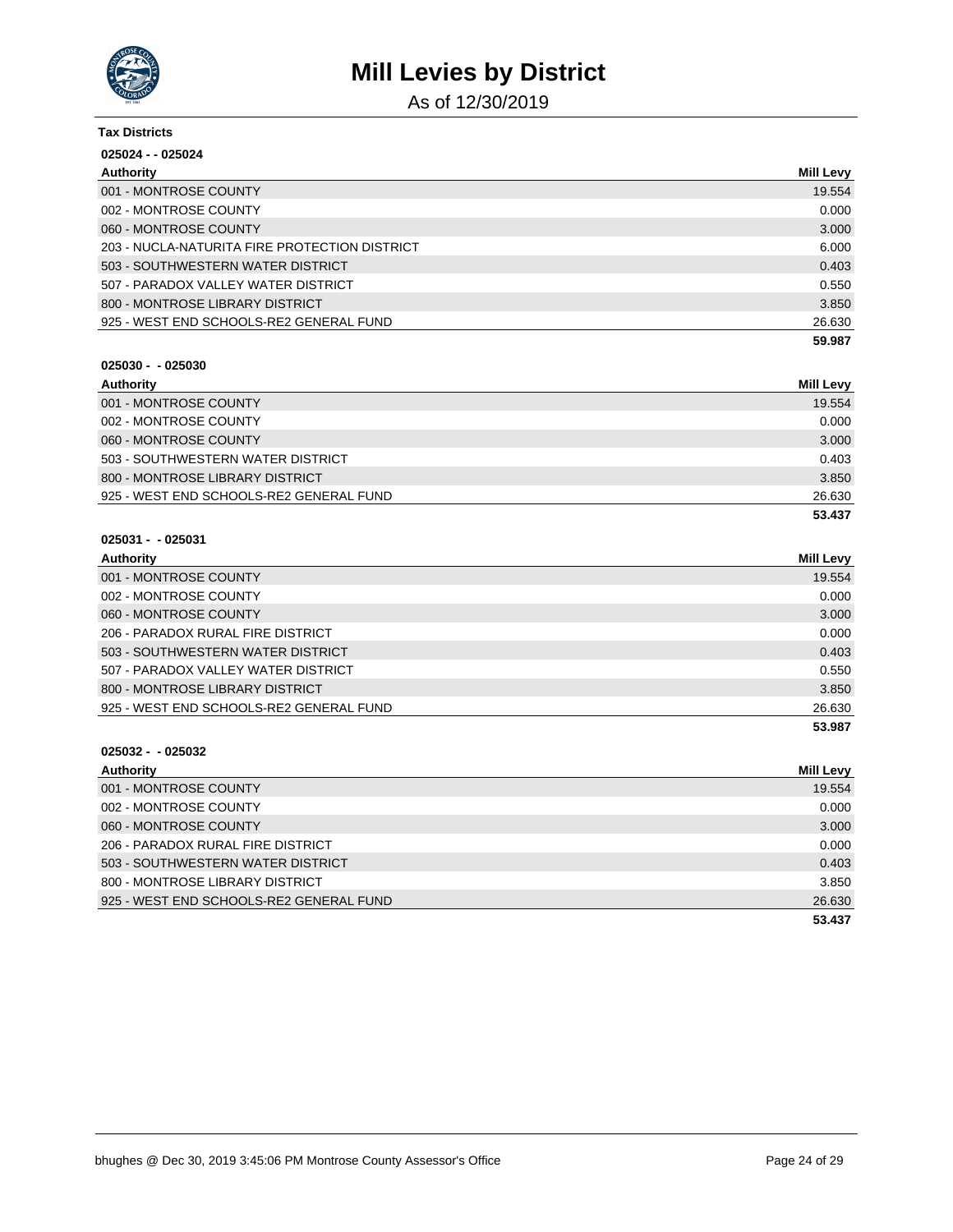

As of 12/30/2019

| <b>Tax Districts</b>                    |                  |
|-----------------------------------------|------------------|
| 025034 - - 025034                       |                  |
| Authority                               | <b>Mill Levy</b> |
| 001 - MONTROSE COUNTY                   | 19.554           |
| 002 - MONTROSE COUNTY                   | 0.000            |
| 060 - MONTROSE COUNTY                   | 3.000            |
| 206 - PARADOX RURAL FIRE DISTRICT       | 0.000            |
| 503 - SOUTHWESTERN WATER DISTRICT       | 0.403            |
| 504 - SAN MIGUEL WATER DISTRICT         | 0.094            |
| 800 - MONTROSE LIBRARY DISTRICT         | 3.850            |
| 925 - WEST END SCHOOLS-RE2 GENERAL FUND | 26.630           |
|                                         | 53.531           |

#### **025035 - - 025035**

| Authority                               | Mill Levy |
|-----------------------------------------|-----------|
| 001 - MONTROSE COUNTY                   | 19.554    |
| 002 - MONTROSE COUNTY                   | 0.000     |
| 060 - MONTROSE COUNTY                   | 3.000     |
| 500 - COLORADO RIVER WATER DISTRICT     | 0.235     |
| 800 - MONTROSE LIBRARY DISTRICT         | 3.850     |
| 925 - WEST END SCHOOLS-RE2 GENERAL FUND | 26.630    |
|                                         | 53.269    |

# **025037 - - 025037**

| Authority                               | <b>Mill Levy</b> |
|-----------------------------------------|------------------|
| 001 - MONTROSE COUNTY                   | 19.554           |
| 002 - MONTROSE COUNTY                   | 0.000            |
| 060 - MONTROSE COUNTY                   | 3.000            |
| 204 - NORWOOD FIRE PROTECTION DISTRICT  | 10.600           |
| 503 - SOUTHWESTERN WATER DISTRICT       | 0.403            |
| 800 - MONTROSE LIBRARY DISTRICT         | 3.850            |
| 925 - WEST END SCHOOLS-RE2 GENERAL FUND | 26.630           |
|                                         | 64.037           |

| Authority                               | <b>Mill Levy</b> |
|-----------------------------------------|------------------|
| 001 - MONTROSE COUNTY                   | 19.554           |
| 002 - MONTROSE COUNTY                   | 0.000            |
| 060 - MONTROSE COUNTY                   | 3.000            |
| 204 - NORWOOD FIRE PROTECTION DISTRICT  | 10.600           |
| 503 - SOUTHWESTERN WATER DISTRICT       | 0.403            |
| 504 - SAN MIGUEL WATER DISTRICT         | 0.094            |
| 800 - MONTROSE LIBRARY DISTRICT         | 3.850            |
| 925 - WEST END SCHOOLS-RE2 GENERAL FUND | 26.630           |
|                                         | 64.131           |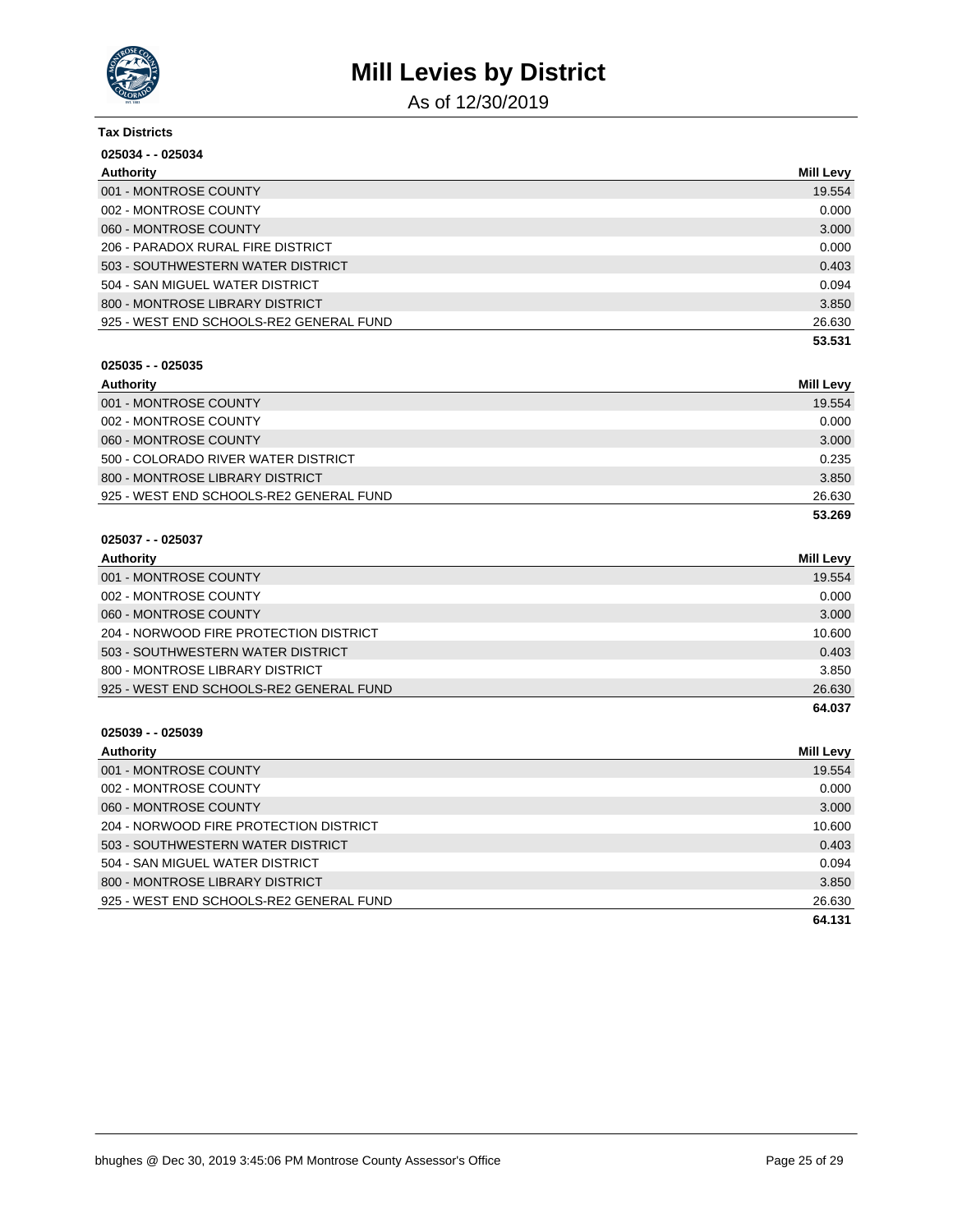

As of 12/30/2019

| <b>Tax Districts</b>                          |                  |
|-----------------------------------------------|------------------|
| $025040 - 025040$                             |                  |
| Authority                                     | <b>Mill Levy</b> |
| 001 - MONTROSE COUNTY                         | 19.554           |
| 002 - MONTROSE COUNTY                         | 0.000            |
| 060 - MONTROSE COUNTY                         | 3.000            |
| 203 - NUCLA-NATURITA FIRE PROTECTION DISTRICT | 6.000            |
| 303 - NUCLA-NATURITA CEMETERY                 | 0.638            |
| 503 - SOUTHWESTERN WATER DISTRICT             | 0.403            |
| 800 - MONTROSE LIBRARY DISTRICT               | 3.850            |
| 925 - WEST END SCHOOLS-RE2 GENERAL FUND       | 26.630           |
|                                               | 60.075           |

#### **025041 - - 025041**

| Authority                               | Mill Levy |
|-----------------------------------------|-----------|
| 001 - MONTROSE COUNTY                   | 19.554    |
| 002 - MONTROSE COUNTY                   | 0.000     |
| 060 - MONTROSE COUNTY                   | 3.000     |
| 503 - SOUTHWESTERN WATER DISTRICT       | 0.403     |
| 507 - PARADOX VALLEY WATER DISTRICT     | 0.550     |
| 800 - MONTROSE LIBRARY DISTRICT         | 3.850     |
| 925 - WEST END SCHOOLS-RE2 GENERAL FUND | 26.630    |
|                                         | 53.987    |

### **050000 - - 050000**

| Authority                                          | <b>Mill Levy</b> |
|----------------------------------------------------|------------------|
| 001 - MONTROSE COUNTY                              | 19.554           |
| 002 - MONTROSE COUNTY                              | 0.000            |
| 060 - MONTROSE COUNTY                              | 3.000            |
| 205 - CRAWFORD RURAL FIRE DISTRICT #5              | 3.637            |
| 207 - NORTH FORK AMBULANCE HEALTH SERVICE DISTRICT | 5.554            |
| 306 - CRAWFORD CEMETERY                            | 0.554            |
| 500 - COLORADO RIVER WATER DISTRICT                | 0.235            |
| 506 - FRUITLAND WATER DISTRICT                     | 0.000            |
| 805 - DELTA PUBLIC LIBRARY                         | 3.000            |
| 950 - DELTA SCHOOLS-50J GENERAL FUND               | 22.671           |
| 951 - DELTA SCHOOLS-50J BOND & INTEREST            | 4.925            |
|                                                    | 63.130           |

| Authority                                          | <b>Mill Levy</b> |
|----------------------------------------------------|------------------|
| 001 - MONTROSE COUNTY                              | 19.554           |
| 002 - MONTROSE COUNTY                              | 0.000            |
| 060 - MONTROSE COUNTY                              | 3.000            |
| 205 - CRAWFORD RURAL FIRE DISTRICT #5              | 3.637            |
| 207 - NORTH FORK AMBULANCE HEALTH SERVICE DISTRICT | 5.554            |
| 306 - CRAWFORD CEMETERY                            | 0.554            |
| 500 - COLORADO RIVER WATER DISTRICT                | 0.235            |
| 506 - FRUITLAND WATER DISTRICT                     | 0.000            |
| 700 - MONTROSE MET. REC. DISTRICT                  | 4.500            |
| 805 - DELTA PUBLIC LIBRARY                         | 3.000            |
| 950 - DELTA SCHOOLS-50J GENERAL FUND               | 22.671           |
| 951 - DELTA SCHOOLS-50J BOND & INTEREST            | 4.925            |
|                                                    | 67.630           |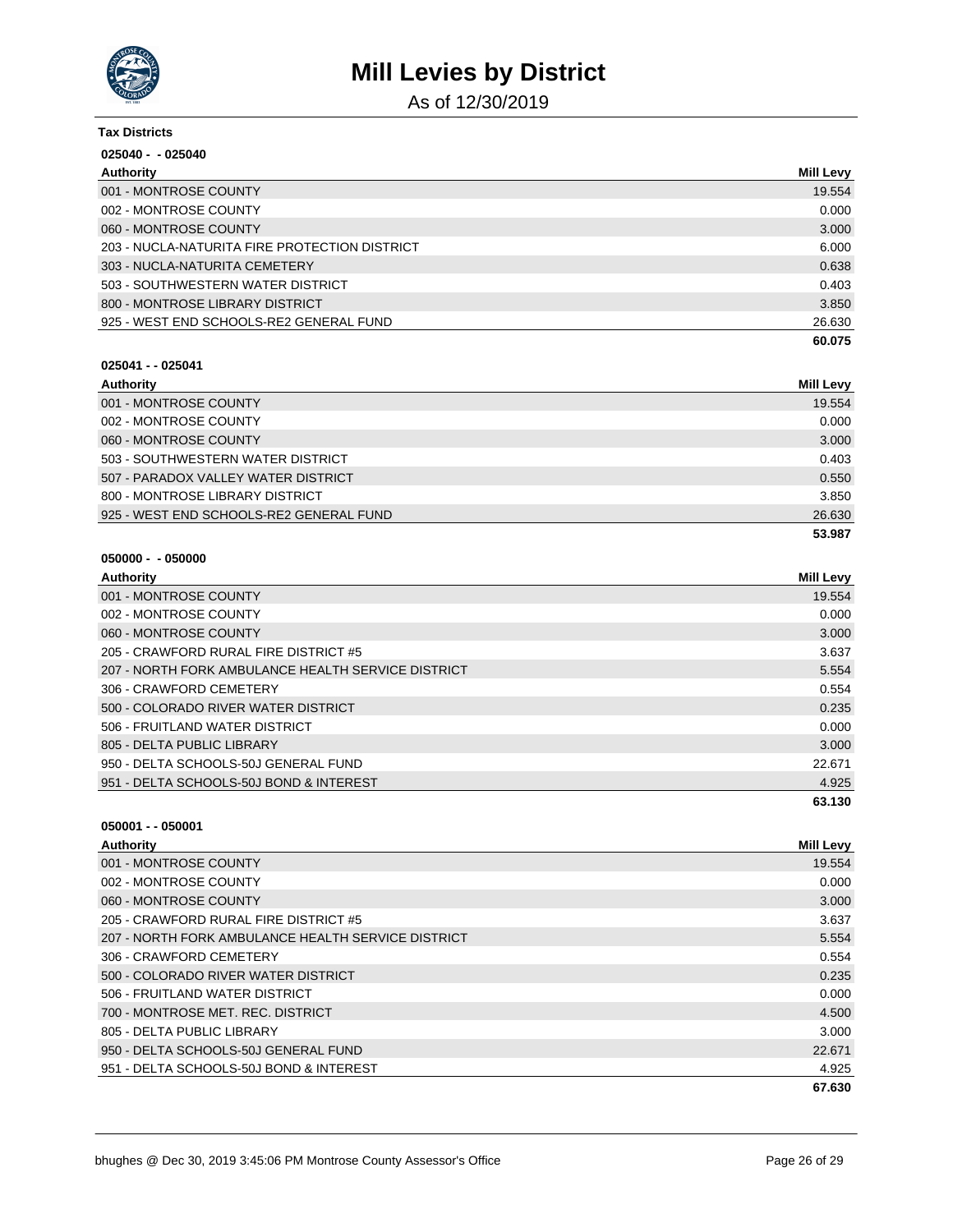

As of 12/30/2019

| <b>Tax Districts</b>                               |                  |
|----------------------------------------------------|------------------|
| $050010 - 050010$                                  |                  |
| Authority                                          | <b>Mill Levy</b> |
| 001 - MONTROSE COUNTY                              | 19.554           |
| 002 - MONTROSE COUNTY                              | 0.000            |
| 060 - MONTROSE COUNTY                              | 3.000            |
| 205 - CRAWFORD RURAL FIRE DISTRICT #5              | 3.637            |
| 207 - NORTH FORK AMBULANCE HEALTH SERVICE DISTRICT | 5.554            |
| 306 - CRAWFORD CEMETERY                            | 0.554            |
| 500 - COLORADO RIVER WATER DISTRICT                | 0.235            |
| 505 - CRAWFORD WATER CONSERVANCY DISTRICT          | 0.448            |
| 805 - DELTA PUBLIC LIBRARY                         | 3.000            |
| 950 - DELTA SCHOOLS-50J GENERAL FUND               | 22.671           |
| 951 - DELTA SCHOOLS-50J BOND & INTEREST            | 4.925            |
|                                                    | 63.578           |

| Authority                                          | <b>Mill Levy</b> |
|----------------------------------------------------|------------------|
| 001 - MONTROSE COUNTY                              | 19.554           |
| 002 - MONTROSE COUNTY                              | 0.000            |
| 060 - MONTROSE COUNTY                              | 3.000            |
| 205 - CRAWFORD RURAL FIRE DISTRICT #5              | 3.637            |
| 207 - NORTH FORK AMBULANCE HEALTH SERVICE DISTRICT | 5.554            |
| 306 - CRAWFORD CEMETERY                            | 0.554            |
| 500 - COLORADO RIVER WATER DISTRICT                | 0.235            |
| 805 - DELTA PUBLIC LIBRARY                         | 3.000            |
| 950 - DELTA SCHOOLS-50J GENERAL FUND               | 22.671           |
| 951 - DELTA SCHOOLS-50J BOND & INTEREST            | 4.925            |
|                                                    | 63.130           |

| <b>Mill Levy</b> |
|------------------|
| 19.554           |
| 0.000            |
| 3.000            |
| 3.637            |
| 5.554            |
| 0.554            |
| 0.235            |
| 4.500            |
| 3.000            |
| 22.671           |
| 4.925            |
| 67.630           |
|                  |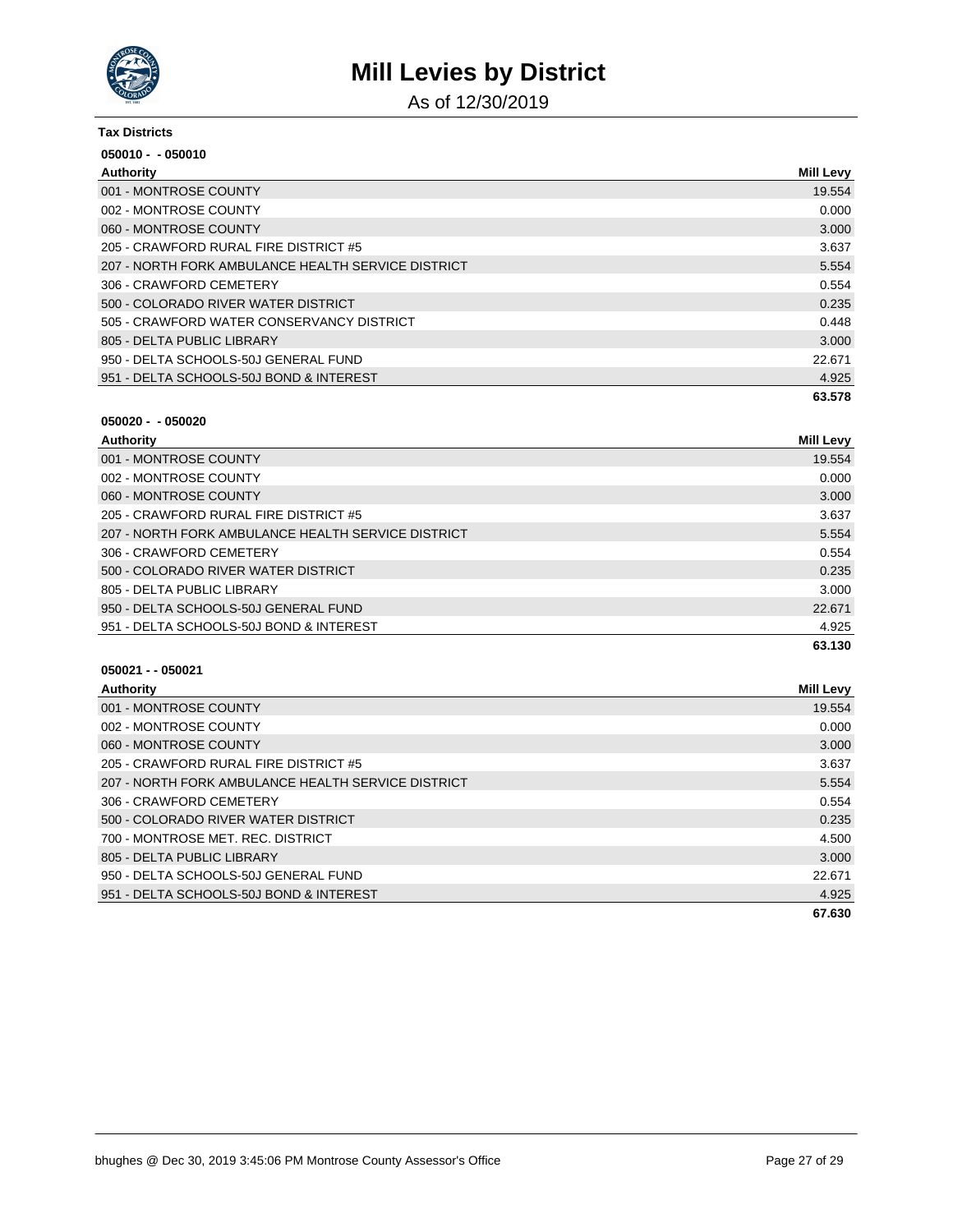

As of 12/30/2019

| <b>Tax Districts</b>                               |                  |
|----------------------------------------------------|------------------|
| $050030 - 050030$                                  |                  |
| Authority                                          | <b>Mill Levy</b> |
| 001 - MONTROSE COUNTY                              | 19.554           |
| 002 - MONTROSE COUNTY                              | 0.000            |
| 060 - MONTROSE COUNTY                              | 3.000            |
| 207 - NORTH FORK AMBULANCE HEALTH SERVICE DISTRICT | 5.554            |
| 306 - CRAWFORD CEMETERY                            | 0.554            |
| 500 - COLORADO RIVER WATER DISTRICT                | 0.235            |
| 506 - FRUITLAND WATER DISTRICT                     | 0.000            |
| 805 - DELTA PUBLIC LIBRARY                         | 3.000            |
| 950 - DELTA SCHOOLS-50J GENERAL FUND               | 22.671           |
| 951 - DELTA SCHOOLS-50J BOND & INTEREST            | 4.925            |
|                                                    | 59.493           |

### **050031 - - 050031**

| Authority                                          | Mill Levy |
|----------------------------------------------------|-----------|
| 001 - MONTROSE COUNTY                              | 19.554    |
| 002 - MONTROSE COUNTY                              | 0.000     |
| 060 - MONTROSE COUNTY                              | 3.000     |
| 207 - NORTH FORK AMBULANCE HEALTH SERVICE DISTRICT | 5.554     |
| 306 - CRAWFORD CEMETERY                            | 0.554     |
| 500 - COLORADO RIVER WATER DISTRICT                | 0.235     |
| 506 - FRUITLAND WATER DISTRICT                     | 0.000     |
| 700 - MONTROSE MET. REC. DISTRICT                  | 4.500     |
| 805 - DELTA PUBLIC LIBRARY                         | 3.000     |
| 950 - DELTA SCHOOLS-50J GENERAL FUND               | 22.671    |
| 951 - DELTA SCHOOLS-50J BOND & INTEREST            | 4.925     |
|                                                    | 63.993    |

| Authority                                          | Mill Levy |
|----------------------------------------------------|-----------|
| 001 - MONTROSE COUNTY                              | 19.554    |
| 002 - MONTROSE COUNTY                              | 0.000     |
| 060 - MONTROSE COUNTY                              | 3.000     |
| 207 - NORTH FORK AMBULANCE HEALTH SERVICE DISTRICT | 5.554     |
| 306 - CRAWFORD CEMETERY                            | 0.554     |
| 500 - COLORADO RIVER WATER DISTRICT                | 0.235     |
| 502 - BOSTWICK PARK WATER DISTRICT                 | 0.895     |
| 805 - DELTA PUBLIC LIBRARY                         | 3.000     |
| 950 - DELTA SCHOOLS-50J GENERAL FUND               | 22.671    |
| 951 - DELTA SCHOOLS-50J BOND & INTEREST            | 4.925     |
|                                                    | 60.388    |